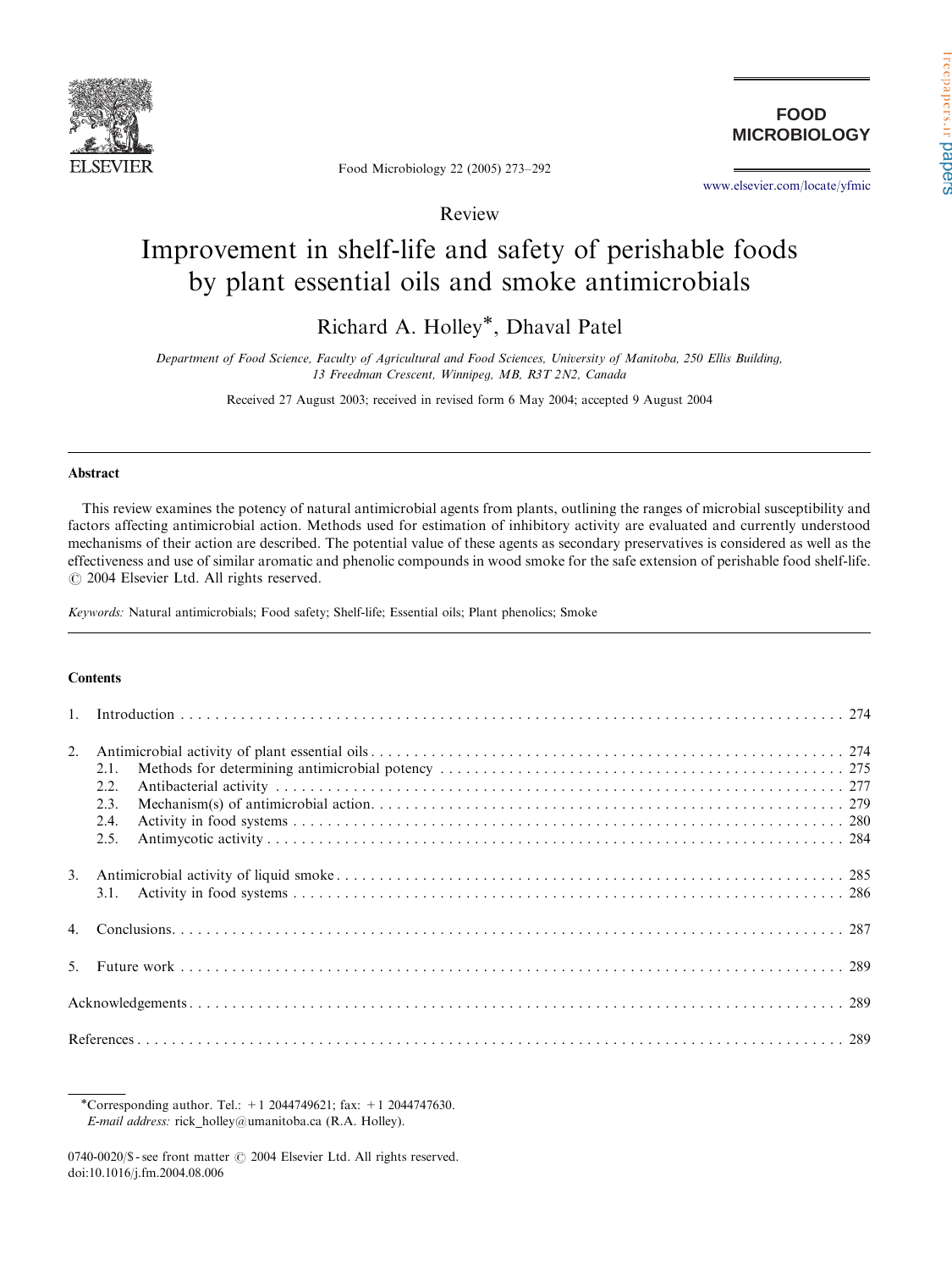## 1. Introduction

Many food products are perishable by nature and require protection from spoilage during their preparation, storage and distribution to give them desired shelflife. Because food products are now often sold in areas of the world far remote from their production sites, the need for extended safe shelf-life for these products has also expanded. Improvements in the cold distribution chain have made international trade of perishable foods possible, but refrigeration alone cannot assure the quality and safety of all perishable foods. Although the value of traditional food preservatives has been recognized, their safety has been questioned ([Branen, 1983\)](#page-16-0).

Most perishable food products are stored at low temperature and sometimes they are packaged under modified atmosphere (MAP) in order to extend their shelf-life. However, these steps do not eliminate undesirable microorganisms from these products. Alternative preservation techniques such as pulsed light, high pressure, pulsed electric and magnetic fields, irradiation and natural antimicrobial ingredients are being used or investigated for their application to food products ([Ward et al., 1998](#page-19-0); [Calderon-Miranda et al., 1999a, b;](#page-16-0) [Eliot-Godereaux et al., 2001](#page-17-0); [Fernanda San Martin et](#page-17-0) [al., 2001;](#page-17-0) [Mainville et al., 2001](#page-18-0); [Bendicho et al., 2002;](#page-16-0) [Butz and Tauscher, 2002](#page-16-0); [Cserhalmi et al., 2002;](#page-17-0) [Lado](#page-18-0) [and Yousef, 2002](#page-18-0); [Spilimbergo et al., 2002;](#page-19-0) [Wuytack](#page-19-0) [et al., 2002\)](#page-19-0).

Hurdle technology, which involves simultaneous multiple preservation approaches, has generally met with success in controlling pathogens and maintaining food quality during storage [\(Leistner, 2000](#page-18-0)), yet food safety issues remain. While heat treatment is the most effective hurdle used against pathogenic microorganisms, aseptic packaging is necessary, but not always practical, to maintain the effectiveness of the heat process during food storage and distribution. A wide range of food grade chemicals has been added during food manufacture to extend shelf-life by stabilizing chemical change or by preventing or inhibiting microbial growth. Traditional and natural antimicrobial agents with potential or current value for use in foods as ''secondary preservatives'' were recently reviewed ([Branen, 1983;](#page-16-0) [Naidu, 2000](#page-18-0)) and the regulatory status of many of these in the US was outlined [\(Davidson and](#page-17-0) [Harrison, 2002\)](#page-17-0).

Because of greater consumer awareness and concern regarding synthetic chemical additives, foods preserved with natural additives have become popular. This has led researchers and food processors to look for natural food additives with a broad spectrum of antimicrobial activity ([Marino et al., 2001\)](#page-18-0). Both plant essential oils as well as similar compounds in wood smoke have shown promise as natural antimicrobials. Some have been reported to have antimicrobial activity against a wide range of spoilage and pathogenic bacteria ([Kivanc](#page-18-0) [et al., 1991\)](#page-18-0) and often have, in common, active phenolic groups. A promising recent development involves incorporating antimicrobials into packaging materials, rather than the food itself. This concentrates the antimicrobial at the surface of the product which is where noxious organisms grow and reduces interference from food constituents [\(Han, 2000, 2003\)](#page-17-0). Whatever the delivery system, selection of an antimicrobial should be based on the sensory and chemical compatibility of the antimicrobial with the target food, its stability given the type of primary preservation system used, its effectiveness against the expected undesirable microorganisms, its safety and its cost effectiveness [\(Wanger](#page-19-0) [and Moberg, 1989\)](#page-19-0).

#### 2. Antimicrobial activity of plant essential oils

Antimicrobial compounds present in foods can extend shelf-life of unprocessed or processed foods by reducing microbial growth rate or viability ([Beuchat and Golden,](#page-16-0) [1989](#page-16-0)). Originally added to change or improve taste, spices and herbs can also enhance shelf-life because of their antimicrobial nature. Some of these same substances are also known to contribute to the self-defence of plants against infectious organisms [\(Deans and](#page-17-0) [Ritchie, 1987](#page-17-0); [Kim et al., 2001](#page-18-0)).

Essential (volatile) plant oils occur in edible, medicinal and herbal plants, which minimizes questions regarding their safe use in food products. Essential oils and their constituents have been widely used as flavouring agents in foods since the earliest recorded history and it is well established that many have wide spectra of antimicrobial action ([Kim et al., 1995a;](#page-18-0) [Packiyasothy and Kyle, 2002](#page-18-0); [Alzoreky and Nakahara,](#page-16-0) [2002](#page-16-0)). The composition, structure as well as functional groups of the oils play an important role in determining their antimicrobial activity. Usually compounds with phenolic groups are most effective ([Deans et al., 1995;](#page-17-0) [Dorman and Deans, 2000\)](#page-17-0). Among these, the oils of clove, oregano, rosemary, thyme, sage and vanillin have been found to be most consistently effective against microorganisms. They are generally more inhibitory against Gram-positive than against Gramnegative bacteria [\(Zaika, 1988](#page-19-0); [Mangena and Muyima,](#page-18-0) [1999](#page-18-0); [Marino et al., 2001\)](#page-18-0). While this is true of many essential oils, there are some which are effective against both groups (oregano, clove, cinnamon and citral; [Kim et al., 1995a](#page-18-0); [Sivropoulou et al., 1996;](#page-19-0) [Skandamis et al., 2002](#page-19-0)). There are also some nonphenolic constituents of oils which are more effective (allyl isothiocyanate, AIT; [Ward et al., 1998](#page-19-0)) or quite effective against Gram-negative bacteria (garlic oil; [Yin and Cheng, 2003](#page-19-0)). In addition, AIT is also effective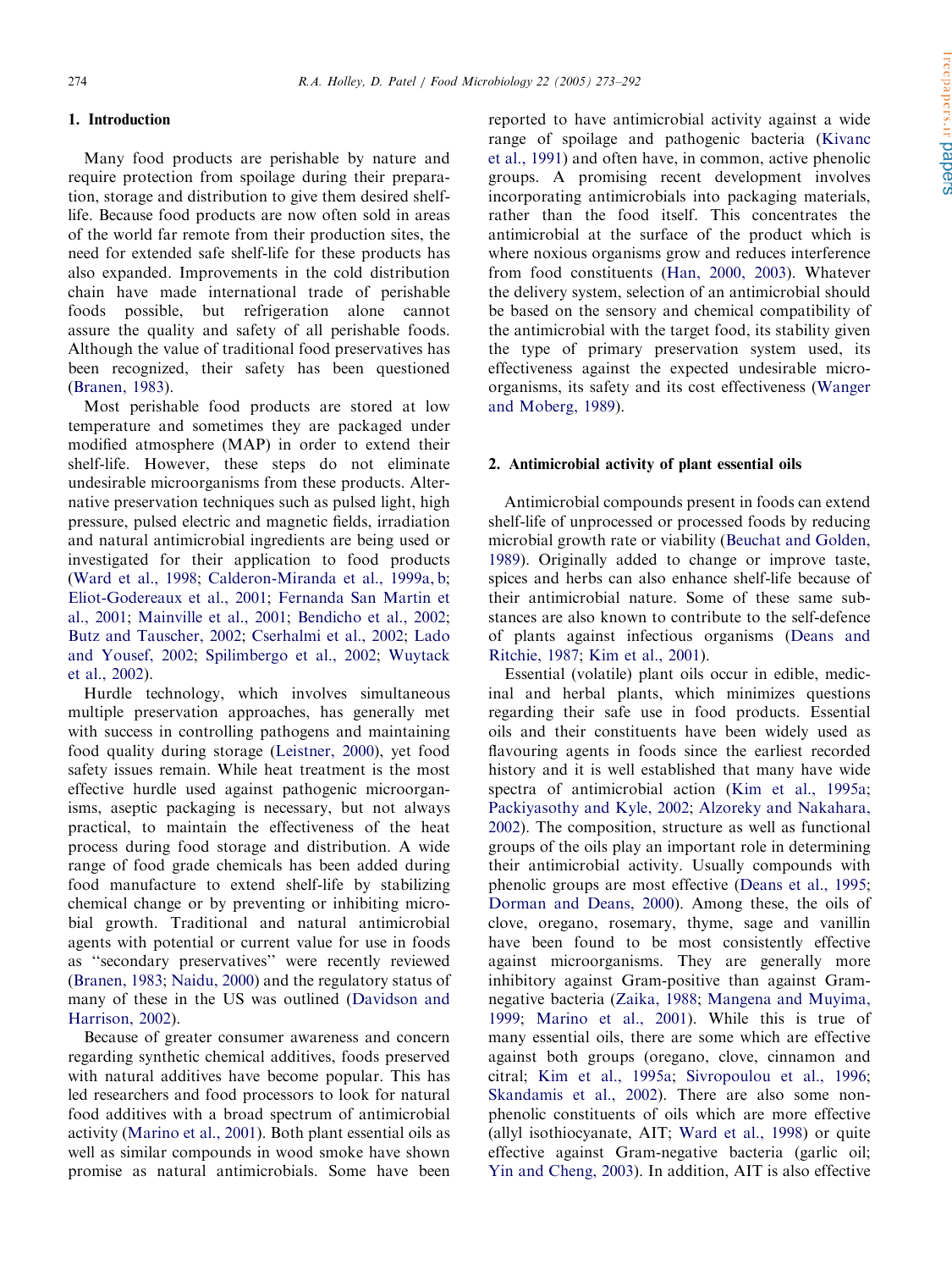Cole Cylas auto satis FREE

against many Gram-positive fungi ([Nielsen and](#page-18-0) [Rios, 2000](#page-18-0)).

Plant essential oils are usually mixtures of several components. The oils with high levels of eugenol (allspice, clove bud and leaf, bay, and cinnamon leaf), cinnamamic aldehyde (cinnamon bark, cassia oil) and citral are usually strong antimicrobials ([Lis-Balchin](#page-18-0) [et al., 1998b](#page-18-0); [Davidson and Naidu 2000](#page-17-0)). Activity of sage and rosemary is due to borneol and other phenolics in the terpene fraction. The volatile terpenes carvacrol, p-cymene and thymol are probably responsible for the antimicrobial activity of oregano, thyme and savory. In sage, the terpene thejone and in rosemary a group of terpenes (borneol, camphore, 1,8 cineole, a-pinene, camphone, verbenonone and bornyl acetate) is responsible [\(Davidson and Naidu, 2000](#page-17-0)).

For combating infectious or parasitic agents, plants synthesize secondary metabolites which may be present constitutively ([Cowan, 1999;](#page-16-0) [Rauha et al., 2003](#page-18-0)) or generated from inactive precursors in response to stress ([Sofos et al., 1998](#page-19-0)). Preformed substances (pro- or inhibitins) in plant tissue include phenolic compounds, flavonols, flavonoids, glycosides, alkaloids, and even polyacetylenes. Post-inhibitins are stored as inactive precursors which are activated by hydrolases or oxidases, usually in the plant tissue. Examples are onion sulphoxides and mustard glucosinolates. In onion and garlic, the precursor alliin is converted by alliinase to yield allicin (which is antimicrobial) plus pyruvate and ammonia. In mustard and horseradish, precursor glucosinolates are converted by the enzyme myrosinase to yield a variety of isothiocyanates (as well as thiocyanate, nitriles and glucose) including the allyl form which is strongly antimicrobial ([Delaquis and](#page-17-0) [Mazza, 1995](#page-17-0)).

Spices (woody stemmed plants) which have strong antimicrobial activity include allspice, cinnamon, clove, mustard and vanillin. Among herbs (green stemmed plants), the following are most antimicrobial: basil, oregano, rosemary, sage and thyme. Generally, it is the phenolic components in the essential oils which exhibit the antimicrobial activity ([Deans et al.,](#page-17-0) [1995](#page-17-0); [Kim et al., 1995a, b](#page-18-0)). Exceptions include: mustard where allyl and related isothiocyanates are responsible; and allicin in garlic and onion. These are both nonphenolic, aliphatic compounds. Phenolic compounds in olive oil (oleuropein) and tea-tree oil (terpenes), which are not classified as either spices or herbs, also show antimicrobial activity. Spices and herbs which show limited antimicrobial activity include: anise, bay (laurel), black pepper, cardamom, cayene (red pepper), celery seed, chili powder, coriander, cumin, curry powder, dill, fenugreek, ginger, juniper oil, mace, marjoram, mint, nutmeg, orris root, paprika, sesame, spearmint, tarragon, and white pepper [\(Davidson and](#page-17-0) [Naidu, 2000](#page-17-0)).

#### 2.1. Methods for determining antimicrobial potency

Most methods used to assess antimicrobial activity of spices, herbs and their essential oils are adaptations of those outlined by [Zaika \(1988\)](#page-19-0), but the impedence detection and spiral gradient endpoint tests are new. Most researchers currently use agar or broth dilution series [\(Davidson and Naidu, 2000;](#page-17-0) [Rauha et al.,](#page-18-0) [2000](#page-18-0)) or both for comparative purposes because antimicrobial performance in the two systems can vary ([Hammer et al., 1999](#page-17-0)). Although tube macrodilution and diffusion from inhibitor-impregnated paper discs on agar surfaces are still used ([Galindo-Cuspinera et al.,](#page-17-0) [2003](#page-17-0)), there is heavy reliance on microwell plate systems containing inhibitors and target organisms in broth. Inhibitor effectiveness is measured by differences in rates of change of optical density from controls and bacterial numbers in non-turbid wells are monitored by plating on agar with enumeration after incubation. However, systems based on absorbance in broth lack sensitivity below  $5 \log_{10}$  bacteria ml<sup>-1</sup>. This has largely been overcome by application of impedence measurement using inoculated broth. The Bactometer (Vitek Systems, bioMérieux, Marcy l'Etoile, France) is most often used to measure changes in conductivity of test broths that occur following production of bacterial metabolites. A time to detection is measured and can be used to estimate changes in the length of the lag phase well before development of turbidity occurs. These systems can also be used to distinguish between bacteriostatic and bactericidal effects ([Oh and Marshall,](#page-18-0) [1992](#page-18-0); [Marino et al., 1999, 2001](#page-18-0); [Wan et al., 1998;](#page-19-0) [Skandamis et al., 1999](#page-19-0)).

Solubility of many phenolic-based compounds in aqueous environments is poor. Workers have used dimethyl sulphoxide ([Firouzi et al., 1998;](#page-17-0) [Iscan et al.,](#page-17-0) [2002](#page-17-0); [Vardar-Unlu et al., 2003\)](#page-19-0), 2.5–6% ethanol ([Walsh](#page-19-0) [et al., 2003](#page-19-0); [Wen et al., 2003\)](#page-19-0), Tween 20 or 80 and even sorbitan monolaurate [\(Mann and Markham, 1998](#page-18-0)) to facilitate antimicrobial dispersion in test media. While controls to monitor for possible solvent effects on bacterial viability should be included when solvents are used, there is always the possibility for interactive effects (e.g. quenching) that cannot be evaluated with a solventonly control [\(Lambert et al., 2001\)](#page-18-0). The hydrophobicity of phenolics limits the value of agar disc/diffusion tests for estimating antimicrobial potency accurately. Since essential oils are characterized as being volatile, methods that test the antimicrobial activity of such agents in their vapour phase have been outlined ([Zaika, 1988](#page-19-0)), and modified [\(Weissinger et al., 2001;](#page-19-0) [Ward et al., 1998](#page-19-0)). In the latter study agar discs were inoculated with test bacteria and placed on a glass slide inserted into a glass jar along with horseradish essential oil that had been placed on a watch glass. The jar was sealed and placed at the desired temperature for exposure to essential oil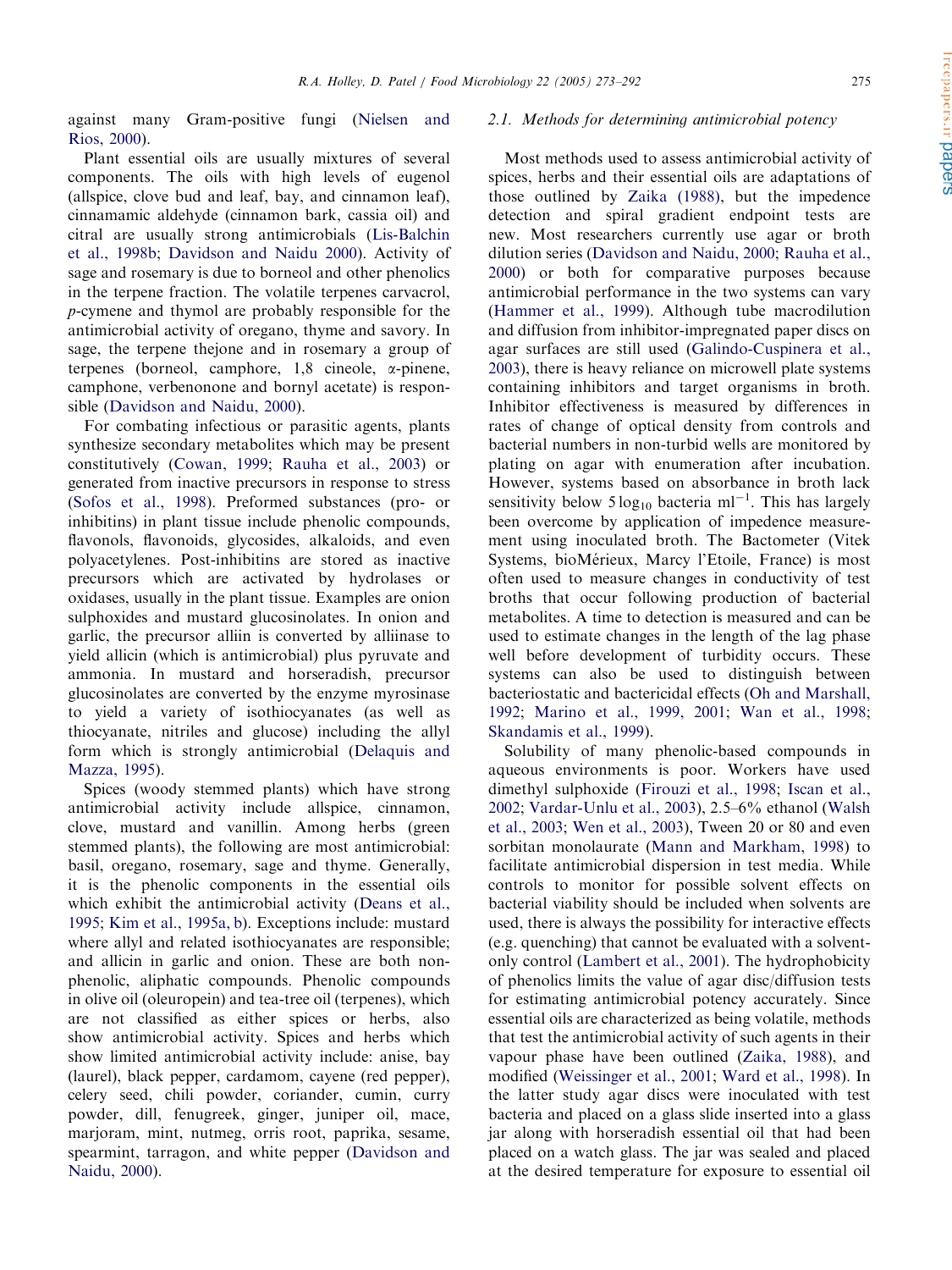vapour. Viability of exposed cells on the agar surface was later assessed. The system worked well and allowed for quantification of the inhibitor in the vapour phase. Filter paper impregnated with AIT was used by [Weis](#page-19-0)[singer et al. \(2001\)](#page-19-0) to expose segregated alfalfa seed to vapour while both were enclosed in a glass jar.

Although agar gradient plates are no longer in common use, [Razavi-Rohani and Griffiths \(1994\)](#page-18-0) used a solution of glycerol monolaurate (a fatty acid ester) to form a concentric antimicrobial gradient tracked on the surface of uninoculated plates with a spiral plating device (Spiral Biotech, Norwood MA). Once the gradient had equilibrated overnight, plates were surface inoculated with test organisms and the spiral gradient end point test was used to calculate minimum inhibitory concentrations (MICs, the lowest concentration at which the inoculum level is maintained or reduced). Results from this type of experiment can now be read using the manufacturer's software. This system may be applicable for less volatile and more hydrophilic natural antimicrobials. Eugenol was too hydrophobic and suitable agar gradients were not obtained with this system (Holley, unpublished). Another system which shows promise is the Bioscreen Microbiological Growth Analyser used by [Lambert et al. \(2001\)](#page-18-0) to assess oregano essential oil and its major components, thymol and carvacrol, for activity against *Staphylococcus aureus* and Pseudomonas aeruginosa. The device allows for the simultaneous evaluation of multiple antimicrobial concentrations and calculates an MIC based on mathematical processing. Predicted fractional inhibition can also be calculated. A very useful development has been the adoption of microwell titre plates containing broth to which  $0.15\%$  (w/v) agar is added to suspend partially soluble antimicrobials in the colloidal agar matrix ([Mann and Markham, 1998\)](#page-18-0). This method continues to be used [\(Gill et al., 2002;](#page-17-0) [Wen et al., 2003](#page-19-0)) and as originally described the broths contained resazurin dye as a redox indicator to give a visual signal reflecting bacteria growth. A prerequisite is that each test strain must be calibrated for its ability to reduce the resazurin dye before tests are conducted since rates may vary. The optimum test cell concentration is about one  $log_{10}$  lower than the level necessary to reduce resazurin to a pink/ purple colour. Microwell titre plates are attractive for this type of study because only small reaction volumes  $(\leq 300 \,\mu$ l/test) are needed, replicate tests are easily prepared using multi-channel pipettors, and multi-well plates lend themselves to adoption of protocols where two or more antimicrobials can be used simultaneously in gradients to examine reactants for interactive (synergistic or antagonistic) effects. The checker board assay typifies the approach used [\(Wen et al., 2003\)](#page-19-0).

[Walsh et al. \(2003\)](#page-19-0) used conventional broth dilutions monitored for changes in absorbance at 540 nm as well as MICs determined by placing  $1 \mu l$  spots of bacterial

culture  $(6 \log_{10} \text{c} \text{f} \text{u} \text{m} \text{l}^{-1})$  on agar plates containing natural antimicrobial inhibitors (eugenol and thymol) using a multi-channel (Denley) inoculator. After incubation, tests were compared to control plates without inhibitors. This technique can be recommended for screening natural antimicrobials.

[Iscan et al. \(2002\)](#page-17-0) used a combination of microdilution, agar diffusion and a bioautography bioassay to examine mint essential oil for activity against plant and human pathogens. For the bioassay, samples were subjected to thin layer chromatography (TLC) on parallel plates. One plate was chemically developed and the other was coated in agar, inoculated with the test organism and incubated at  $37^{\circ}$ C for 24 h. The latter plate was sprayed with 1% tetrazolium violet, incubated 1 h at  $37^{\circ}$ C and inhibition zones visualized against the coloured background.

In another modified agar method, [Bagamboula et al.](#page-16-0) [\(2003\)](#page-16-0) added dried, course ground herbal and spice plant material directly to agar which was then solidified, surface inoculated with a single organism and incubated. This method is also useful for screening agents. However, there is concern that essential oils may only be partially released during grinding, leaving some trapped in cell compartments and unavailable for reaction with target organisms.

There is clearly still a need for the adoption of standardized protocols for the evaluation of natural antimicrobials during in vitro tests to avoid the generation of contradictory results [\(Cowan, 1999\)](#page-16-0). However, it is unlikely that a single standard method will have general appeal. This is because studies often have different purposes and objectives, and frequently employ different experimental designs. These translate into different needs with respect to incubation temperature (4–37 °C), pH (4–8) and length of exposure (hours or weeks). There are a host of other factors, which influence experimental outcomes during potency testing of natural antimicrobials. These include: variability in composition or content of active agents that result from agronomic history, varietal differences, and maturity of the plant material studied [\(Zaika, 1988](#page-19-0); [Gill et al., 2002\)](#page-17-0); physical and chemical characteristics of the antimicrobial itself (hydrophobicity, volatility, compatibility in the test system); presence of protein, starch or lipid that may complex with and neutralize antimicrobial activity or partition the agent away from its target [\(Hao et al.,](#page-17-0) [1998a](#page-17-0); [Davidson and Naidu, 2000\)](#page-17-0); and the inoculum size, genus of microorganism, species and even strain susceptibility as well as previous culture history [\(Gill](#page-17-0) [et al., 2002;](#page-17-0) [Bagamboula et al., 2003;](#page-16-0) [Wen et al., 2003\)](#page-19-0). Differences in sensitivity of target cells have been shown to result from differences in the physiological state of tested cultures with stationary phase cells sometimes being more resistant ([Karatazas et al., 1999](#page-17-0)). It is probable that prior stress of cells by exposure to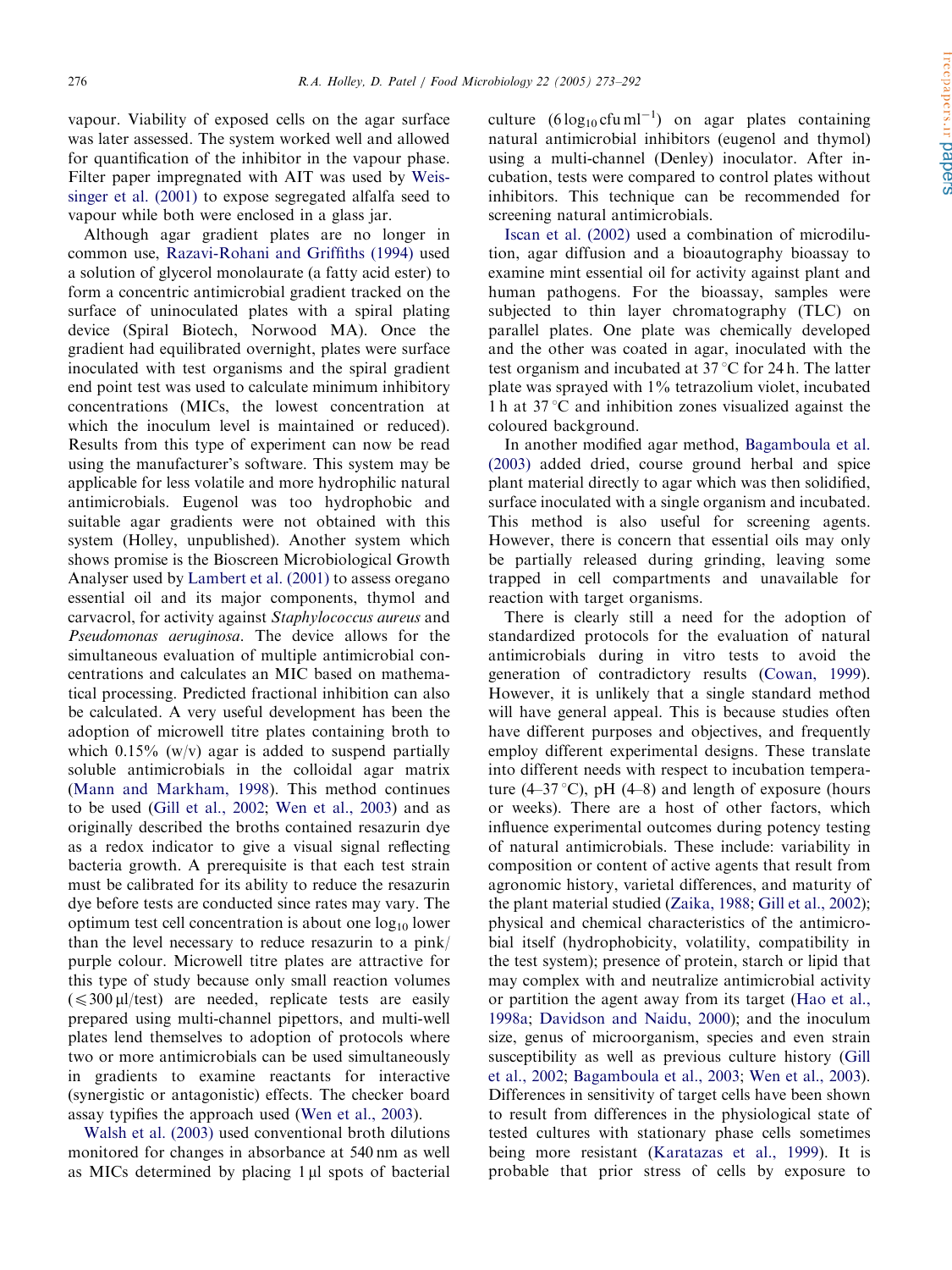unfavourable conditions may change susceptibility of cells to natural antimicrobials, but this is an area still to be investigated [\(Gill et al., 2002\)](#page-17-0). Incomplete control over the factors identified above will lead to generation ofinconsistent results. Perhaps the greatest source of variation in study results arises from the use of unstandardized natural antimicrobials of different potency and composition.

# 2.2. Antibacterial activity

Plant essential oils have been shown to have activity against Aeromonas hydrophila, Listeria monocytogenes, Clostridium botulinum, Enterococcus faecalis, Staphylococcus spp., Micrococcus spp., Bacillus spp., Enterobacteriaceae, Campylobacter jejuni, Vibrio parahaemolyticus, Pseudomonas fluorescens, Bacillus cereus, Shigella spp., Salmonella enterica Typhimurium and Enteritidis, and Escherichia coli as well as yeasts and moulds (Saccharomyces cervisiae, Aspergillus flavus, Aspergillus parasiticus) [\(Karapinar and Aktug, 1987;](#page-17-0) [Beuchat and Golden, 1989](#page-16-0); [Moleyar and Narasimham,](#page-18-0) [1992](#page-18-0); [Hao et al., 1998a, b](#page-17-0); [Smith-Palmer et al., 1998;](#page-19-0) [Marino et al., 2001;](#page-18-0) [Bagamboula et al., 2003\)](#page-16-0).

Little information is available on interaction among constituents in essential oils and the effects they have on antimicrobial activity. Phenolic components are responsible for antimicrobial action and other constituents are believed to have little activity. Dependability of essential oils as antimicrobials could be improved if their content ofactive agents should be standardized by distillation ([Delaquis et al., 2002\)](#page-17-0). As a general observation, spice extracts are less antimicrobial than the whole spice but little quantitative data are available [\(Shelef, 1983](#page-19-0)). Four studies are relevant. With oregano, [Charai et al. \(1996\)](#page-16-0) found whole (ground) plant material had greater antimicrobial activity than essential oil at the same concentration. [Lachowicz et al. \(1998\)](#page-18-0) found crude essential oil of basil more effective than components linalool and methyl chavicol either separately or together. [Vardar-Unlu et al. \(2003\)](#page-19-0) found similar results following fractionation of extracts from thyme. In aqueous extracts from oregano or thyme there was little antimicrobial activity. Thus there appear to be interactive effects among constituents not extractable in the water-soluble phase and these components do not appear to be the phenolics normally considered to show the major antimicrobial activities. In contrast with the three studies above, [Delaquis et al. \(2002\)](#page-17-0) found that individual fractions of cilantro and dill essential oils had greater antimicrobial activity than did the whole oil. In addition, they found cilantro fractions deficient in phenolics but enriched in long chain  $(C_6-C_{10})$  alcohol and aldehydes that were particularly active against Gram-positive bacteria including L. monocytogenes. To broaden the antimicrobial spectrum, a fraction from cilantro oil with no activity against Gram-negative bacteria was combined with a eucalyptus fraction having broader activity. Additive or synergistic action was reported against all Gram-positive bacteria plus Yersinia enterocolitica and the mixture was antagonistic to P. fragi, E. coli O157:H7 and Salmonella Typhimurium.

A large number of studies have examined the in vitro antimicrobial activity of spices, herbs and naturally occurring compounds from other sources. The reader is referred to recent reports to understand the scope and variety of studies completed [\(Shelef, 1983;](#page-19-0) [Lis-Balchin](#page-18-0) [et al., 1998b](#page-18-0); [Smith-Palmer et al., 1998;](#page-19-0) [Hammer et al.,](#page-17-0) [1999](#page-17-0); [Davidson and Naidu, 2000](#page-17-0); [Naidu, 2000](#page-18-0)).

Plant essential oils have been widely tested against both Gram-positive and -negative bacteria. For example, [Farag et al. \(1989\)](#page-17-0) examined the antimicrobial activity of the oils of sage, thyme and rosemary leaves, caraway fruits, clove flower buds, and cumin fruits against three Gram-negative bacteria (P. fluorescens, E. coli, and Serratia marcescens) and four Gram-positive bacteria (S. aureus, Micrococcus spp., Sarcina spp., and B. *subtilis*). They found that the essential oils from sage, cumin, rosemary and their principal components had no or very little effect against Gram-negative bacteria, but oil of caraway was moderately effective against this group. Oils from clove and thyme were highly active at a concentration of 0.75–1.5 mg ml<sup>-1</sup> against *S. aureus* and Micrococcus spp., while only small inhibition zones were reported for Gram-negative bacteria. In general, Gramnegative bacteria were more resistant to essential oils than Gram-positive bacteria, with the oils being effective even at low concentration  $(0.25-12 \text{ mg ml}^{-1})$  against the Gram-positive organisms. In similar work it was also found that mint essential oil was more effective against Gram-positive bacteria than against Gram-negative bacteria [\(Sivropoulou et al., 1995;](#page-19-0) [Iscan et al., 2002\)](#page-17-0). [Delaquis et al. \(2002\)](#page-17-0) also reported that Gram-positive bacteria were more sensitive to the essential oils of dill. cilantro, coriander and eucalyptus than Gram-negative bacteria.

Recognition of new foodborne pathogens has changed our understanding of the epidemiology of foodborne diseases in the last two decades. Bacterial pathogens which have gained prominence over the last 20 years include Salmonella Enteritidis, Campylobacter spp., E. coli O157:H7 and related verocytoxigenic (VTEC) spp. The psychrotrophs L. monocytogenes and Y. enterocolitica are known to be transmitted by refrigerated foods with extended shelf-life. Nonetheless, S. Typhimurium, Clostridium perfringens and S. aureus remain threats to the safety of the food supply ([Meng and Doyle, 1998](#page-18-0)). Campylobacter spp. are responsible for the greatest number of cases of gastrointestinal illness in humans from all sources including food. Of 15 recognized Campylobacter species, 12 have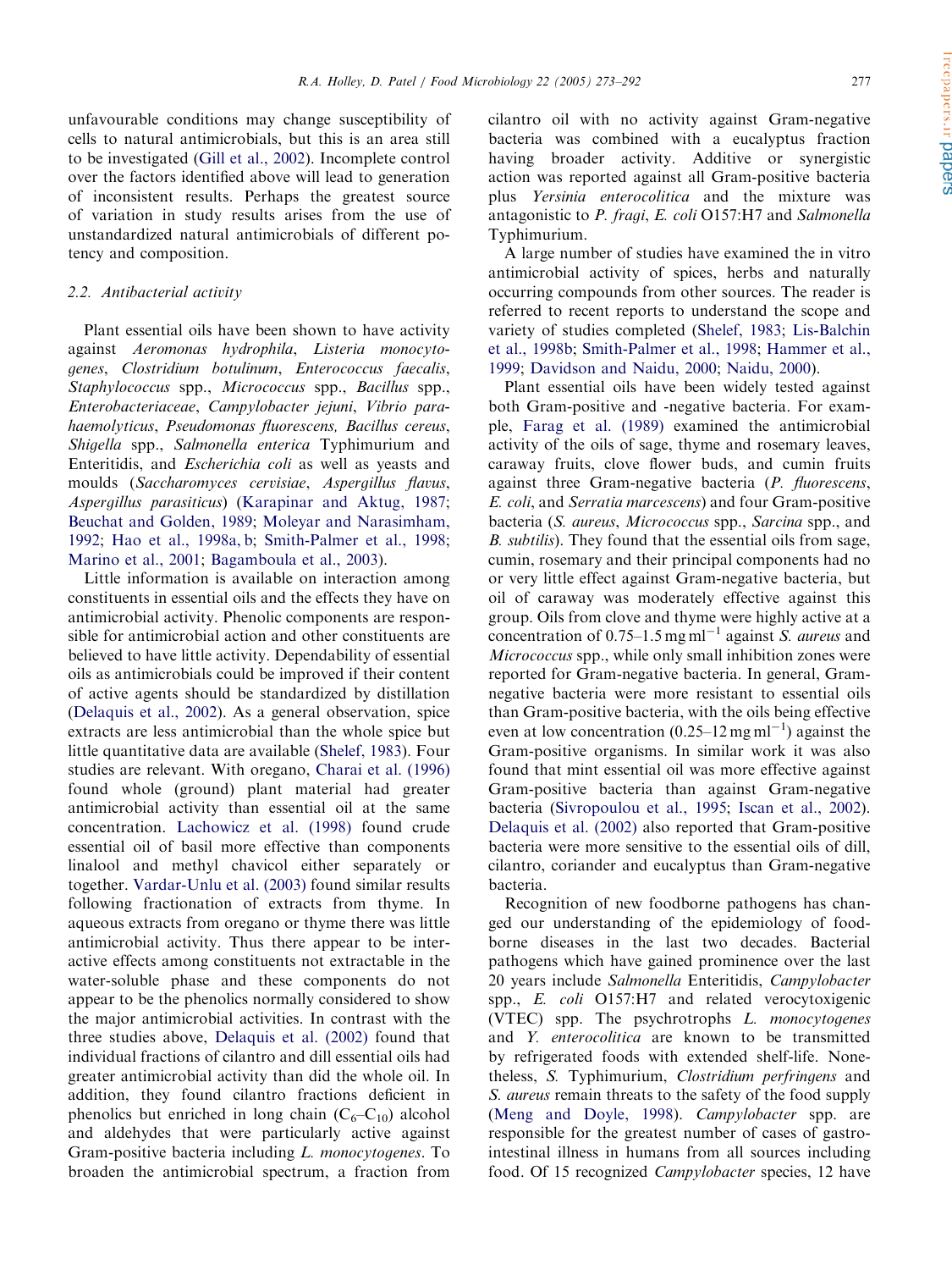been associated with human disease. However, C. jejuni is most frequently associated with foodborne illness. The unusual conditions required for the growth of Campy*lobacter* place limitations on the range of foods in which they can survive or grow. Campylobacter spp. are microaerophilic, do not grow at  $\langle 30^\circ \text{C} \rangle$  and are sensitive to both drying and  $\geq 2\%$  NaCl. Infections caused by Campylobacter in humans are considered to be the result of ingestion of contaminated foods of animal origin, mainly poultry products and raw milk, or untreated water [\(Moore et al., 2002;](#page-18-0) [Park, 2002\)](#page-18-0). Successful steps to reduce the occurrence of *Campylo*bacter on poultry could have a major effect on reduction of foodborne illness. In a recent study, a proprietary mixture of herbs (Protecta II) at  $2\%$  (w/v) was used in poultry chill water and reduced the numbers of both *Campylobacter* and *E. coli* by  $2 \log_{10} c \text{fu} \text{ ml}^{-1}$  in carcass rinses [\(Dickens et al., 2000](#page-17-0)). [Friedman et al. \(2002\)](#page-17-0) evaluated 96 different naturally occurring plant oils and oil compounds against  $C$ . jejuni in iron-supplemented brucella agar. The oils of marigold taegetes, ginger root, jasmine, patchouli, and gardenia were most effective with bactericidal activity (BA) assessed as BA50's (concentration of oil at which a  $50\%$  reduction of total cfu was observed) ranging from  $0.003\%$  to  $0.007\%$ . Like plant essential oils and oil-derived compounds, garlicderived organosulphur compounds have also shown antimicrobial activity. When evaluated against C. jejuni in ground beef, diallyl sulphide and diallyl disulphide at  $20 \mu$ M showed a significant reduction with final viable numbers of  $1.63 \log \text{ctu} \text{ g}^{-1}$  and  $1.26 \log \text{ctu} \text{ g}^{-1}$ , respectively, compared to 7.54  $\log$  cfu g<sup>-1</sup> in untreated controls during 6d storage at 15 °C ([Yin and Cheng, 2003\)](#page-19-0).

Recently there has been significant interest in the development of secondary preservation steps that could reduce L. monocytogenes viability and growth in refrigerated ready-to-eat foods ([Rocourt et al., 2003\)](#page-18-0). Four recent studies examined the effects of different natural antimicrobials on this organism in broth media. Of the agents tested isoeugenol was most effective, giving a  $4.6 \log_{10}$  reduction of L. monocytogenes numbers at 100 ppm in conjunction with use of freeze thaw cycles at  $-20$  °C [\(Cressy et al., 2003\)](#page-17-0). Cilantro oil was more effective than hydroxycinnamic acids, with MICs of cilantro against  $L$ . monocytogenes of 0.02–0.07% (v/v) in BHI broth at 24 °C [\(Gill](#page-17-0) [et al., 2002\)](#page-17-0) as compared with MICs of  $0.2-0.27\%$ (w/v) for 4 hydroxycinnamic acids [\(Wen et al., 2003\)](#page-19-0). Annatto (a GRAS carotenoid pigment used in butter and cheese), was least effective (MIC  $1.25\%$  v/v) against this organism [\(Galindo-Cuspinera et al., 2003\)](#page-17-0). Differences in strain susceptibility were evident and cilantro oil was ineffective against L. monocytogenes when used on the surface of inoculated ham at a concentration of  $6\%$  (v/v) of the enrobing gel [\(Gill](#page-17-0) [et al., 2002\)](#page-17-0).

It is apparent that the generally greater resistance of Gram-negative bacteria to essential oils ([Moleyar and](#page-18-0) [Narasimham, 1992](#page-18-0); [Wan et al., 1998](#page-19-0); [Davidson and](#page-17-0) [Naidu, 2000](#page-17-0); [Lambert et al., 2001;](#page-18-0) [Walsh et al., 2003\)](#page-19-0) is likely to be due in part to the greater complexity of the double membrane-containing cell envelope of these organisms in contrast with the single membraneglycoprotein/ techoic acid, or membrane-glycoprotein/  $\beta$ -glucan-based structures of Gram-positive bacteria and yeast, respectively. Sterols present in membranes of yeasts and fungi but absent from prokaryotic cells do not confer resistance against these antimicrobials ([Vardar-Unlu et al., 2003\)](#page-19-0). Resistance also seems to be related to the rate and extent of antimicrobial dissolution or ability to partition in the lipid phase of the membrane as previously discussed [\(Lambert et al.,](#page-18-0) [2001](#page-18-0)), although this is not the complete explanation. In attempting to explain differences in the sensitivity of Gram-positive and -negative cells, differences in cell surface hydrophobicity have been suggested as contributing factors [\(Helander et al., 1998](#page-17-0); [Chao et al.,](#page-16-0) [2000](#page-16-0)). It is notable that glycerol monolaurate (a lipophilic surface active agent) enhanced the inhibitory effects of eugenol against E. coli O157:H7 ([Blaszyk](#page-16-0) [and Holley, 1998\)](#page-16-0). However, it is more likely that the effects of differences in hydrophobicity between these two bacterial groups [\(Rozgonyi et al., 1985](#page-18-0); [Zita and](#page-19-0) [Hermansson, 1997](#page-19-0); [Annuk et al., 1999\)](#page-16-0), with Gramnegative cells having more hydrophobic surfaces ([Gotoh](#page-17-0) [et al., 1989](#page-17-0)) can be offset by the presence of porin proteins in the outer membrane of Gram-negative cells. These can create channels large enough to allow restricted passage of small molecular mass compounds  $(<200 M_{\rm w})$ , like the substituted phenolics in essential oils, allowing their access to the periplasmic space, the glycoprotein layer and the cytoplasmic membrane. In addition, the good solubility of lipopolysaccharide in phenols and its routine isolation from bacterial cell walls using phenolic-based solvents [\(Helander et al., 1998](#page-17-0)) suggest that the differences in susceptibility of the two groups may result from the interaction of a number of factors including differences at the cytoplasmic membrane/glycoprotein interface as well as greater physicochemical complexity of the Gram-negative cell wall. Enhancement of essential oil antimicrobial action against both types of bacteria by ethylene diamine tetra acetic acid (EDTA) suggests a role for metal cations in resistance [\(Naidu, 2000](#page-18-0); [Walsh et al., 2003\)](#page-19-0).

While it is possible that structural differences in cell envelopes may contribute to resistance or sensitivity to essential oils, metabolic differences may also be important. Among the generally sensitive Gram-positive bacteria, the lactic acid bacteria (LAB) are the most resistant [\(Shelef, 1983;](#page-19-0) [Blaszyk and Holley, 1998\)](#page-16-0). Their ability to generate ATP by substrate level phosphorylation (oxidative phosphorylation was inhibited in E. coli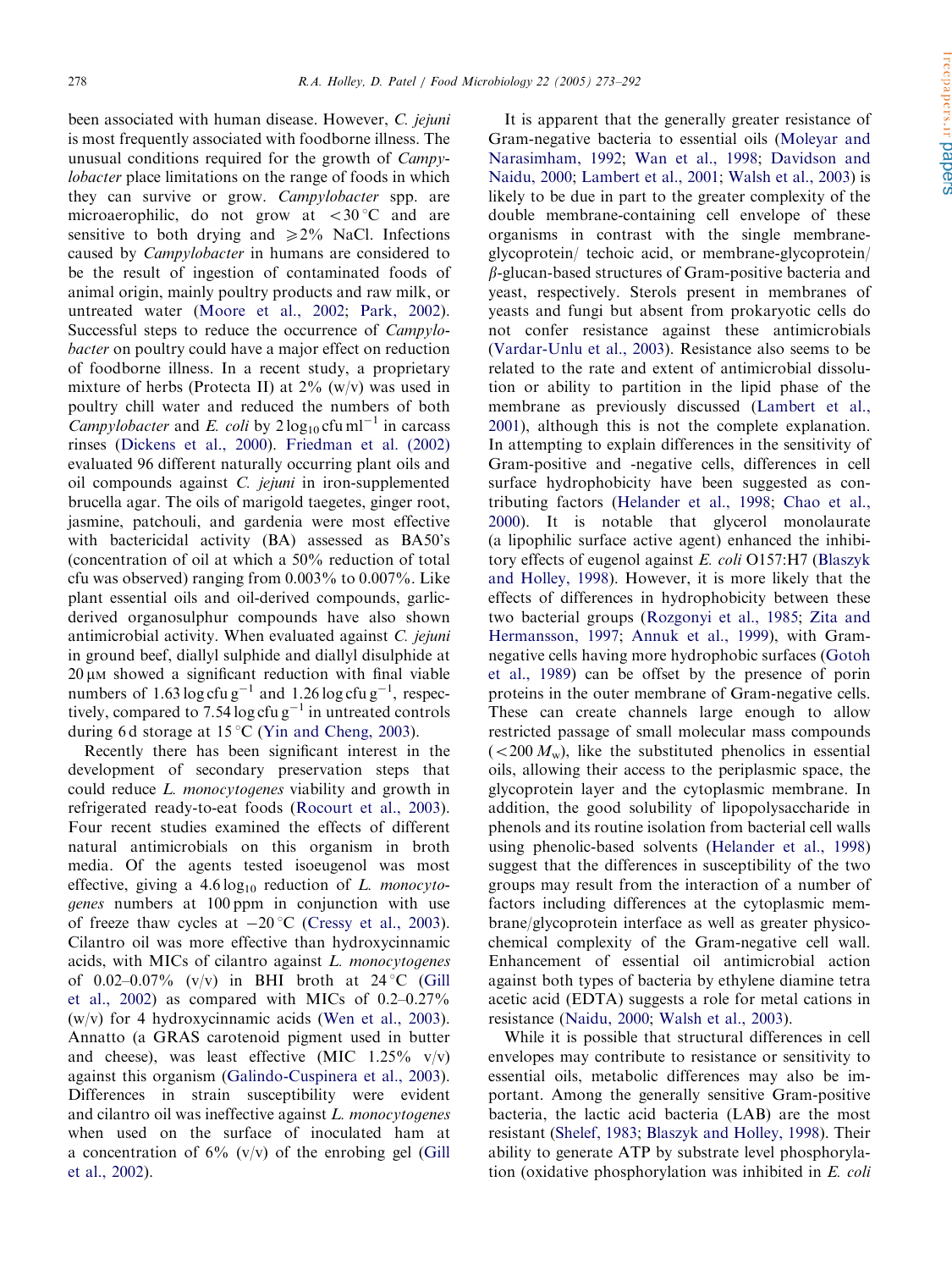by tea tree terpenoids, [Cox et al., 2000\)](#page-16-0) may contribute to this resistance. Differences in internal levels of ATP in L. monocytogenes and Lactobacillus sakei after challenge by eugenol or cinnamaldehyde support this explanation ([Gill and Holley, 2003](#page-17-0)). It is also possible that the greater resistance of the LAB is related to their better ability to deal with conditions of osmotic stress and respond more effectively to  $K^+$  efflux caused by many of these antimicrobials. This will be discussed in the next section.

Among the Gram-negative bacteria examined, pseudomonads consistently show high or often the highest resistance to these antimicrobials (e.g. pseudomonads and linalool/chavicol, [Smith-Palmer et al. \(1998\);](#page-19-0) P. aeruginosa and terpenoids/carvacrol/thymol, [Griffin](#page-17-0) [et al. \(1999\)](#page-17-0); pseudomonads and oregano, [Skandamis](#page-19-0) [et al. \(2002\);](#page-19-0) P. aeruginosa and Capsicum or bell pepper, [Careaga et al. \(2003\)](#page-16-0); P. fluorescens and annatto, [Galindo-Cuspinera et al. \(2003\)\)](#page-17-0). Nonetheless, since pseudomonads are so frequently responsible for spoilage of food stored at low temperatures they have often been used as targets, and at high concentrations some essential oil components have been reported to be effective [\(Careaga et al., 2003](#page-16-0)).

In contrast with phenolic-based essential oils, the main component of horse radish/mustard essential oil, AIT, shows strong activity against Salmonella and E. coli O157:H7 [\(Delaquis and Mazza, 1995;](#page-17-0) [Ward](#page-19-0) [et al., 1998](#page-19-0)), but has little activity against LAB. We have used this difference to inhibit E. coli O157:H7 in inoculated hamburger stored under nitrogen at  $4^{\circ}$ C without affecting development of the normally dominant lactic acid microflora [\(Muthukumarasamy et al., 2003\)](#page-18-0).

#### 2.3. Mechanism(s) of antimicrobial action

As mentioned above plant oils and extracts, primarily from clove, oregano, rosemary, thyme, tea tree (Melaceuca alternafolia from Australia) and sage have shown significant inhibitory activity, while less potent activity was shown by other plant materials. Expression of antimicrobial activity is often very clear, but the mechanism of antimicrobial action is incompletely understood. One of the more dramatic effects of inhibitory action appears in two separate reports where the outer of the two cell membranes of E. coli and S. Typhimurium disintegrated following exposure to carvacrol and thymol ([Helander et al., 1998](#page-17-0)). Similar observations were made by [Lucchini et al. \(1990\)](#page-18-0) with these agents using a different strain of E. coli and P. aeruginosa. Yeast and Gram-positive bacteria showed no such changes in cell wall morphology. This was probably due to the solubility of lipopolysaccharides (LPS) in the outer membrane in phenolic-based solvents.

There is overwhelming consensus that aromatic and phenolic compounds exert their antimicrobial effects at

the cytoplasmic membrane by altering its structure and function ([Sikkema et al., 1995](#page-19-0)). Efflux of  $K^+$  is usually an early sign of damage ([Walsh et al., 2003\)](#page-19-0) and is often followed by efflux of cytoplasmic constituents ([Cowan,](#page-16-0) [1999](#page-16-0); [Griffin et al., 1999](#page-17-0); [Ultee et al., 2002;](#page-19-0) [Davidson](#page-17-0) [and Naidu, 2000;](#page-17-0) [Cox et al., 2000](#page-16-0); [Lambert et al., 2001](#page-18-0)) including ATP ([Brul and Coote, 1999\)](#page-16-0). The loss of the differential permeability character of the cytoplasmic membrane is frequently identified as the cause of cell death. Some workers have explored this further, reasoning that loss of membrane function is only part of the explanation for antimicrobial activity ([Walsh et al.,](#page-19-0) [2003](#page-19-0)). Other events which could lead to membrane dysfunction and subsequent disruption include dissipation of the two components of the proton motive force in cells (the pH gradient and the electrical potential) either by changes in ion transport or depolarization through structural changes in the membrane; interference with the energy (ATP) generation system in the cell; or enzyme inhibition preventing substrate utilization for energy production [\(Helander et al., 1998;](#page-17-0) [Lambert et al., 2001;](#page-18-0) [Ultee et al., 2002\)](#page-19-0). In addition, [Cox et al. \(2000\)](#page-16-0) showed that tea tree oil which contains terpinen-4-ol (a cyclic monoterpene believed primarily responsible for the antimicrobial activity) inhibited oxidative respiration in E. coli, S. aureus and a yeast at the MIC; and also induced membrane swelling and increased membrane permeability.

Certainly, the ability of phenolics to interfere with cellular metabolism through a number of mechanims (substrate complexing, membrane disruption, enzyme inactivation and metal chelation) is well known ([Cowan,](#page-16-0) [1999](#page-16-0)). It is also evident that their ability to preferentially partition from water to membrane structures and penetrate the membrane are important factors which have a bearing on the sensitivity or resistance of exposed cells ([Helander et al., 1998;](#page-17-0) [Griffin et al., 1999](#page-17-0); [Cox](#page-16-0) [et al., 2000;](#page-16-0) [Lambert et al., 2001\)](#page-18-0).

Fluorescent probes have been used to study membrane changes. Propidium iodide [\(Cox et al., 2000](#page-16-0)), the nucleic acid dye ethidium bromide [\(Lambert et al., 2001](#page-18-0)) as well as the self-quenching probe rhodamine B ([Ultee](#page-19-0) [et al., 2002](#page-19-0)) were used to monitor membrane integrity and uptake of essential oil components. An acetatesuccinyl ester of carboxy fluorescein was used by [Lambert et al. \(2001\)](#page-18-0) to follow changes in cytoplasmic pH following carvacrol challenge.

Work with fluorescent probes showed that essential oils increased membrane permeability and that oil components actually dissolved in the membranes causing swelling and reduced membrane function. Although important, the extent of dilution in the membrane of the antimicrobial was unrelated to their overall antimicrobial activity in the case of carvacrol and its precursor p-cymene (Ultee et al., 2002). In this study, [Ultee et al.](#page-19-0) [\(2002\)](#page-19-0) concluded that to be effective against vegetative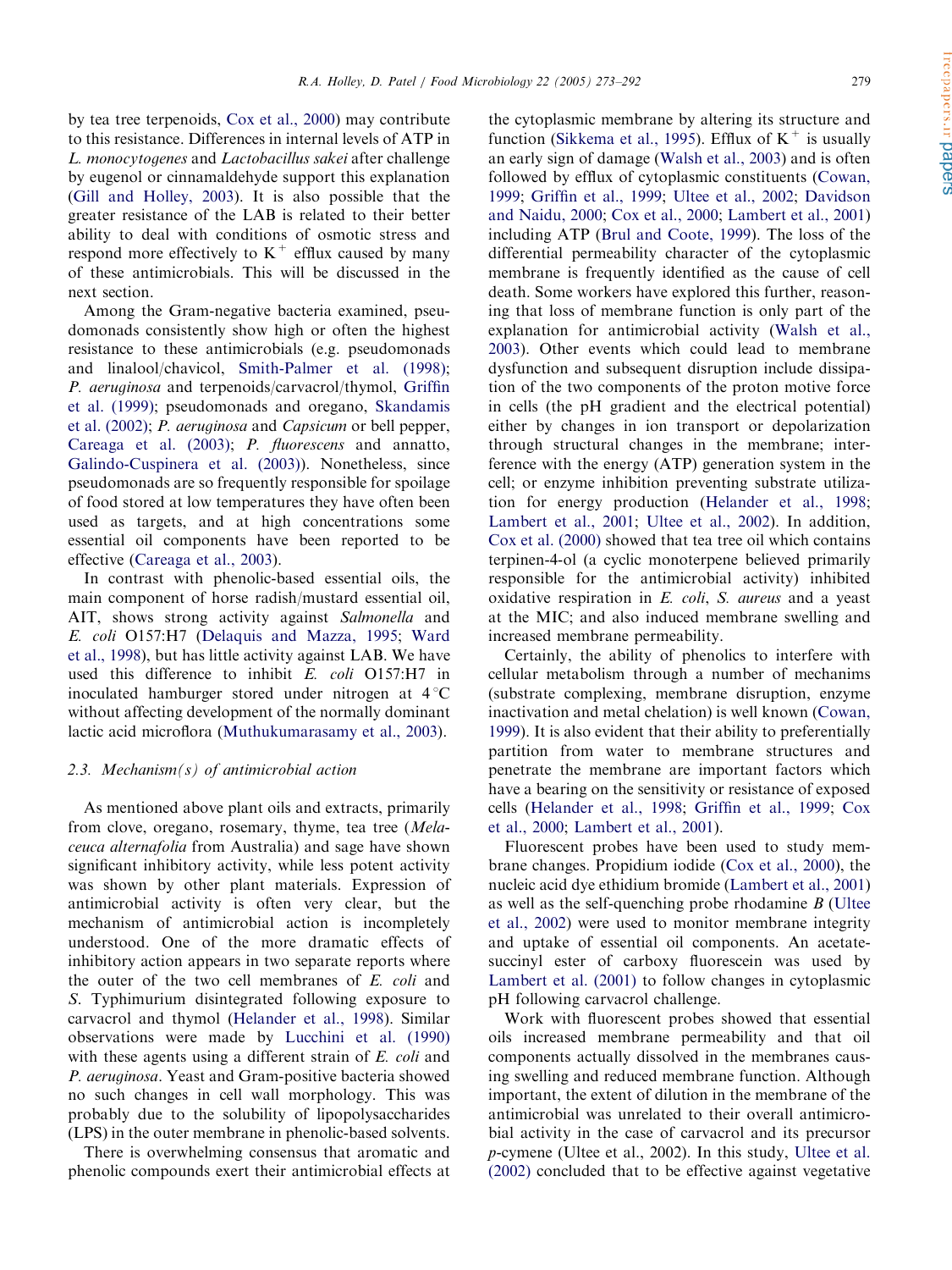cells of B. cereus antimicrobials should have both a hydroxyl group on the phenolic ring as well as a system of delocalized electrons (i.e. presence of  $\alpha-\beta$  double bonds) to elicit strong antimicrobial activity. [Ultee et al.](#page-19-0) [\(2002\)](#page-19-0) developed a model for carvacrol inhibition of bacterial cells where it acted as a protonphore uncoupler, facilitating  $K^+$  efflux and destruction of the internal pH gradient. With the loss of the gradient, ATP levels were depleted and this led to cell death.

The results of our own experiments ([Gill and Holley,](#page-17-0) [2003](#page-17-0)) with eugenol and cinnamaldehyde against L. monocytogenes and Lb. sakei are not consistent with a protonphore uncoupler mechanism. Eugenol, like carvacrol, is a substituted phenolic compound and cinnamaldehyde is a substituted aromatic compound. Treatment of un-energized cells of L. monocytogenes with bactericidal concentrations of eugenol  $(5 \text{ mm})$  or cinnamaldehyde (40 mM) prevented cellular ATP pools from increasing following addition of glucose. The treatment of energized L. monocytogenes cells with eugenol had no significant effect on cellular ATP pools, but the cellular ATP of cinnamaldehyde treated cells was rapidly depleted. The ATP pools of L. monocytogenes cells treated with  $10 \mu$ M of the protonophore carbonyl cyanide m-chlorophenylhydrazone (CCCP) responded identically to cells treated with cinnamaldehdye, not like eugenol treated cells. *Lb. sakei* responded to bactericidal eugenol treatment  $(10 \text{ mm})$  like  $L$ . *monocytogenes*, but was unresponsive to  $\leq 0.4$  M cinnamaldehyde or  $100 \mu M$  CCCP.

If eugenol functioned as a protonophore it would affect L. monocytogenes like CCCP. Protonophores rapidly deplete the cellular ATP of L. *monocytogenes* as the cell makes a futile attempt to reestablish the membrane proton motive force by exporting hydrogen ions with the  $F_1F_0$  ATPase ([Shabala et al., 2002\)](#page-19-0). Though cinnamaldehyde does behave like CCCP, it cannot function as a protonophore as it does not possess a hydroxyl or acid group to act as a proton carrier. Since measurements of extracellular ATP were inconclusive, our results [\(Gill and Holley, 2003](#page-17-0)) would be consistent with either membrane disruption by cinnamaldehyde or inhibition of either glucose uptake or utilization by both compounds.

These differences in response to eugenol and cinnamaldehyde by *L. monocytogenes* and *Lb. sakei* may be due in part to differences in the solubility or permeability of the agents in the cell membrane. It is conceivable that small differences in antimicrobial concentration internally may determine the biochemical event that dominates to inhibit cell growth or cause death. It is clear that the bactericidal response of Lb. sakei and L. monocytogenes to eugenol and cinnamaldehyde involves energy generation by the cells.

In other relevant work on the mode of action of natural antimicrobials [Delaquis et al. \(2002\)](#page-17-0) found, in a study of fractionated hydroxycinnamic acids used against L. *monocytogenes*, that the presence of hydroxyl groups on long chain alcohols was correlated with inhibitory activity. This supports observations reported by [Helander et al. \(1998\)](#page-17-0). [Fitzgerald et al. \(2003\)](#page-17-0) in other work with yeast found that the antimicrobial functionality of vanillin was due to its aldehyde group. In their study of the mode of action of cinnamaldehyde against Enterobacter aerogenes, [Wendakoon and Saka](#page-19-0)[guchi \(1993\)](#page-19-0) concluded that the antimicrobial inactivated decarboxylase enzymes in the cell.

The non-phenolic isothiocyanates are also potent antimicrobials and have activity against a wide range of microorganisms. Their antimicrobial activity is believed to be due to the inactivation of extracellular enzymes through cleavage of disulfide bonds ([Delaquis](#page-17-0) [and Mazza, 1995](#page-17-0)).

### 2.4. Activity in food systems

The modulating influence of food composition upon the antimicrobial effectiveness of essential oils is an important area of study. Shelef (1983) noted that while much of the early in vitro work with essential oils and their components showed they had substantial activity, when used in food systems amounts required were high  $(1-3\%)$  and these levels were often higher than would normally be organoleptically acceptable [\(Lis-Balchin et](#page-18-0) [al., 1998a](#page-18-0)). The presence of fat, carbohydrate, protein, salt and pH reaction influence the effectiveness of these agents in foods. Their antimicrobial potency is also reduced in foods with lower water activity. Some examples from in vitro work also show these effects are varied. While bovine serum albumin (BSA) neutralized the antimicrobial activity of thymol, oil of clove and tea tree oil were not substantially affected by organic matter or BSA, respectively [\(Davidson and](#page-17-0) [Naidu, 2000](#page-17-0)). In a food system, [Gill et al. \(2002\)](#page-17-0) found cilantro oil at 6% with glycerol monolaurate or lecithin in a gelatin gel coating on ham became ineffective against L. monocytogenes even though cilantro showed considerable antilisterial action in broth. There are many examples of this type of antimicrobial inactivation in the literature, some of which are outlined below, but there are also two examples where spice/herbal materials have been successfully used as either a dip on poultry carcasses [\(Dickens et al., 2000\)](#page-17-0) or as a surface coating on salt water fish (Asian sea bass; [Harpaz et al., 2003\)](#page-17-0) to extend shelf-life. Instances where these antimicrobials have been used in foods and the levels at which they were effective are shown in [Table 1.](#page-8-0)

[Smith-Palmer et al. \(1998\)](#page-19-0) reported that the oils of clove, cinnamon and thyme were effective against L. monocytogenes and S. Enteritidis in tryptone soya broth (TSB). The oils had MICs of  $0.04\%$ ,  $0.075\%$ and 0.03%, respectively, against L. monocytogenes.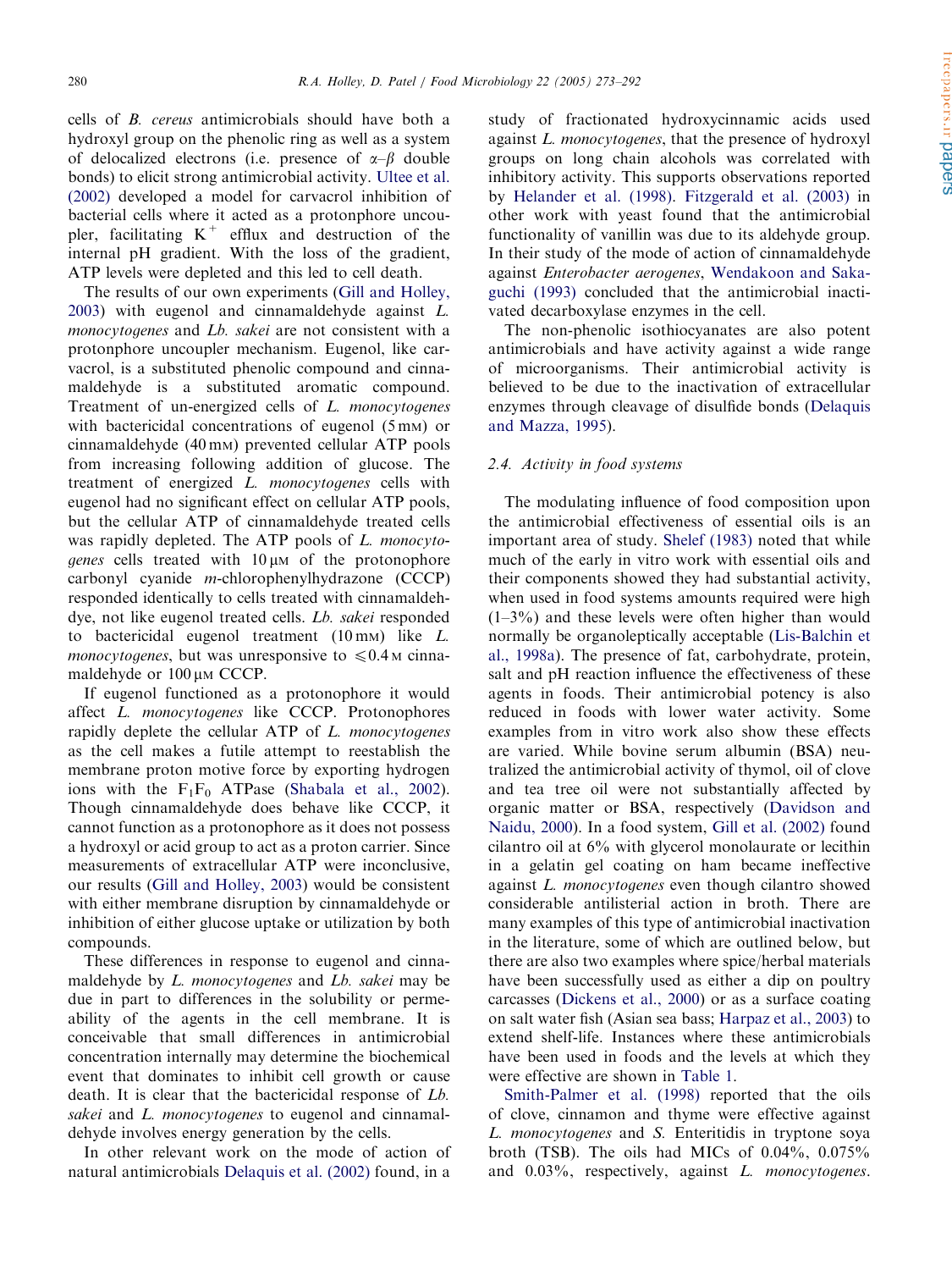| ٧ | I<br>v.<br>٩ |  |
|---|--------------|--|

<span id="page-8-0"></span>

| Table 1                                                                                                                               |
|---------------------------------------------------------------------------------------------------------------------------------------|
| Effectiveness of natural antimicrobials from plants when used in foods; (a) bactericidal, (b) bacteriostatic, (c) little or no effect |

| Antimicrobial agent     | Concentration                   | Food <sup>a</sup>      | Organism                               | Effect      | Reference                        |
|-------------------------|---------------------------------|------------------------|----------------------------------------|-------------|----------------------------------|
| Allyl isothiocyanate    | $20 \,\mathrm{\mu g\,ml}^{-1}$  | Roast beef             | E. coli O157:H7                        | a           | Ward et al. (1998)               |
| (AIT)                   |                                 |                        | S. Typhimurium                         | a           |                                  |
|                         |                                 |                        | L. monocytogenes                       | a           |                                  |
|                         |                                 |                        | S. aureus                              | a           |                                  |
| AIT                     | $0.1\%$ (w/w)                   | Acidified chicken meat | Lb. alimentarius                       | a           | Lemay et al. $(2002)$            |
|                         |                                 |                        | E. coli                                | a           |                                  |
| AIT                     | $1 \mu l$                       | Rye bread              | A. flavus                              | a           | Neilsen and Rios                 |
|                         |                                 |                        | P. commune                             | a           | (2000)                           |
|                         |                                 |                        | P. corylophilum                        | a           |                                  |
|                         |                                 |                        | P. discolor                            | a           |                                  |
|                         |                                 |                        | P. polonicum                           | a           |                                  |
|                         |                                 |                        | P. roqueforti                          | a           |                                  |
|                         |                                 |                        | Endomyces fibulige                     | a           |                                  |
| AIT                     | $1300$ ppm                      | Ground beef            | E. coli O157:H7                        | a           | Muthukumarasamy<br>et al. (2003) |
| Basil                   | $1\%$ (w/v)                     | Spagetti sauce         | Shigella spp.                          | b,c         | Bagamboula et al.<br>(2003)      |
| Basil oil               | $1\%$                           | Tomato juice           | Lb. curvatus                           | a           | Lachowicz et al. (1998)          |
|                         |                                 |                        | S. cerevisiae                          | a           |                                  |
| Capsicum (bell pepper)  | $<$ 3 ml/100 g                  | Minced beef            | Salmonella                             | a           | Careaga et al. (2003)            |
|                         |                                 |                        | P. aeruginosa                          | a           |                                  |
| Carvacrol               | $3\%$                           | Fish cubes             | S. Typhimurium                         | a           | Kim et al. (1995b)               |
| Cilantro oil            | $6\%$ in film                   | Ham                    | L. monocytogenes                       | a           | Gill et al. (2002)               |
| Cinnamaldehyde          | 0.5%                            | Dried beef             | Inoculated Gram-                       | a           | Kim et al. (2001)                |
|                         |                                 | Cream puff             | positive, natural                      |             |                                  |
|                         |                                 |                        | Gram-negative                          |             |                                  |
|                         |                                 |                        | microflora                             |             |                                  |
| Cinnamaldehyde          | $1\%$ (w/w) film                | Cured meat             | Enterobacteriaceae                     | a           | Ouattara et al. (2000)           |
| Cinnamon oil            | $1\%$ (v/v)                     | Full fat cheese        | L. monocytogenes                       | a           | Smith-Palmer et al.              |
|                         |                                 |                        |                                        |             | (2001)                           |
| Cinnamon powder         | $0.3\%$ (w/v)                   | Apple juice            | L. monocytogenes                       | a           | Yuste and Fung (2002)            |
| Cloves                  | $1\%$ (w/v)                     | Beef                   | L. monocytogenes                       | $\mathbf c$ | Ting and Deibel (1992)           |
| Clove (eugenol)         | $2\%$                           | Cooked chicken         | A. hydrophila                          | a           | Hao et al. (1998b)               |
|                         |                                 |                        | L. monocytogenes                       | a           |                                  |
| Clove oil               | $500 \,\mathrm{\mu g\,ml}^{-1}$ | Cooked pork            | A. hydrophila                          | b           | Stecchini et al. (1993)          |
| Clove oil               | $0.5\% + 2\%$ NaCl              | Mackerel broth         | E. aerogenes                           | b           | Wendakoon and                    |
|                         |                                 |                        |                                        |             | Sakaguchi (1993)                 |
| Clove oil               | $1\%$ (v/v)                     | Low-fat cheese         | L. monocytogenes                       | a           | Smith-Palmer et al.              |
|                         |                                 |                        |                                        |             | (2001)                           |
| Diallyl sulfide         | $20 \mu M$                      | Ground beef            | C. jejuni                              | a           | Yin and Cheng (2003)             |
| Diallyl disulfide       | $20 \mu M$                      | Ground beef            | C. jejuni                              | a           | Yin and Cheng (2003)             |
| Eugenol                 | $2\%$                           | Cooked beef            | A. hydrophila                          |             | Hao et al. (1998a)               |
|                         |                                 |                        |                                        | a, b        |                                  |
| Garlic                  | $4\%$                           | Sausages               | L. monocytogenes<br>Natural microflora | a, b        | El-Khateib and Abd               |
|                         |                                 |                        |                                        | b, c        | El-Rahman (1987)                 |
|                         |                                 | Beef hamburger         |                                        |             |                                  |
| Horseradish oil         | $20 \mu l l^{-1}$               | Cooked roast beef      |                                        |             | Ward et al. (1998)               |
|                         |                                 |                        | L. monocytogenes                       | a           |                                  |
|                         |                                 |                        | S. aureus<br>E. coli O157:H7           | a           |                                  |
|                         |                                 |                        |                                        | a           |                                  |
|                         |                                 |                        | S. grimsii                             | a           |                                  |
| Methyl chavicol (basil) | $0.1\%$                         | Lettuce extract        | A. hydrophila                          | a           | Wan et al. (1998)                |
| Mint oil                | $2\%$ (v/w)                     | Tzatziki <sup>b</sup>  | S. Enteritidis                         | a           | Tassou et al. (1995)             |
|                         |                                 |                        | L. monocytogenes                       | a           |                                  |
| Oregano                 | $0.05\%$ (v/v)                  | Whole fish             | Natural microflora                     | b           | Harpaz et al. (2003)             |
| Oregano                 | $1\%$                           | Beef                   | L. monocytogenes                       | $\mathbf c$ | Ting and Deibel (1992)           |
| Oregano                 | $\leq 0.1\%$                    | Mayonnaise             | E. coli O157:H7                        | $\mathbf c$ | Skandamis et al. (1999)          |
| Oregano oil             | $0.8\%$ (v/w)                   | Beef fillet            | S. Typhimurium                         | a           | Skandamis et al. (2002)          |
| Protecta II (herbal     | $2\%$                           | Chicken broilers       | Natural microflora                     | b           | Dickens et al. (2000)            |
| mix)                    |                                 |                        |                                        |             |                                  |
| Pimento leaf            | $2\%$                           | Cooked beef            | A. hydrophila                          | a, b        | Hao et al. (1998a)               |
|                         |                                 |                        | L. monocytogenes                       | a, b        |                                  |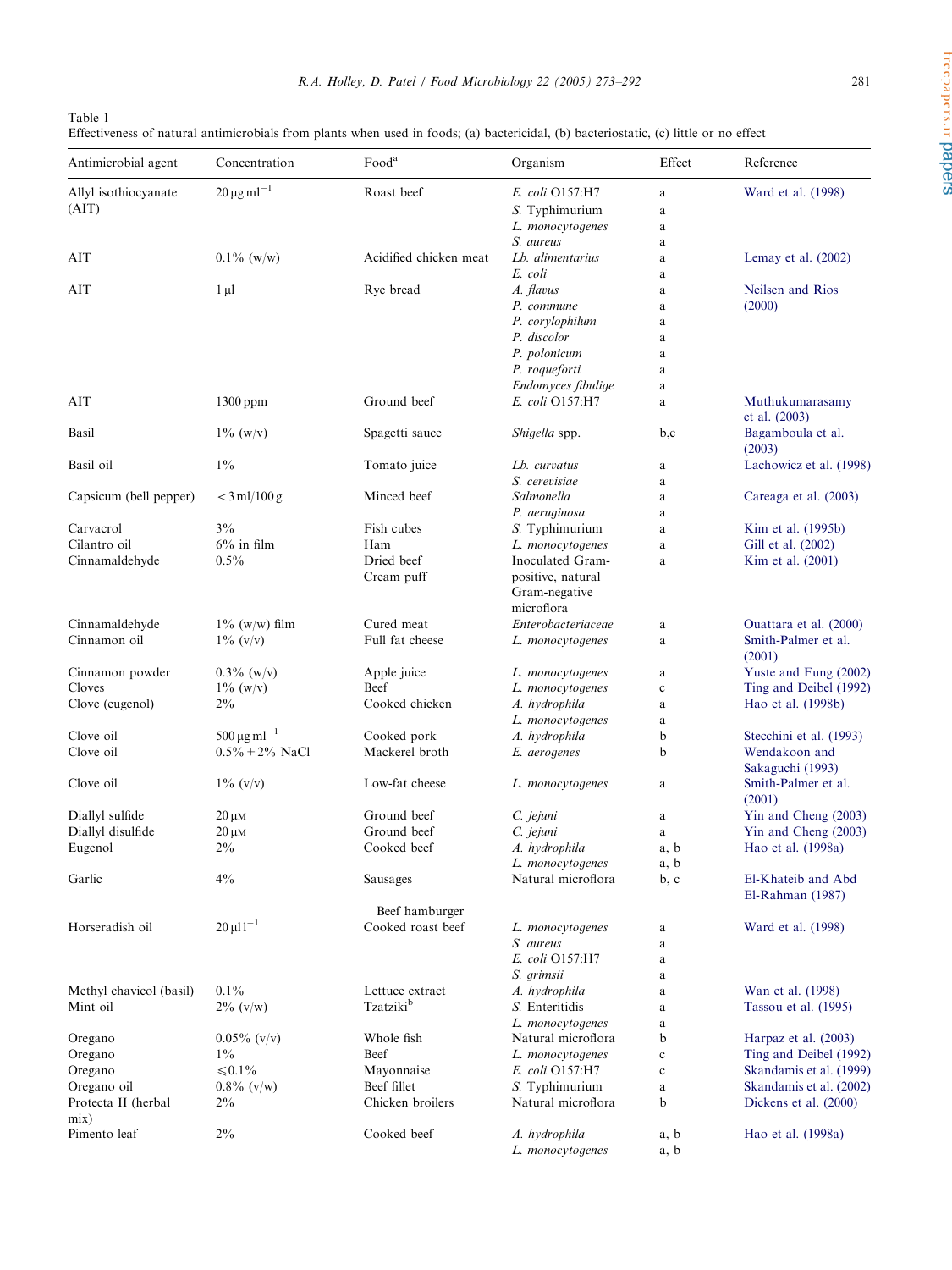|  | Table 1 (continued) |
|--|---------------------|
|--|---------------------|

| Antimicrobial agent          | Concentration                                 | Food <sup>a</sup>             | Organism            | Effect       | Reference                   |
|------------------------------|-----------------------------------------------|-------------------------------|---------------------|--------------|-----------------------------|
| Rosemary ( $\alpha$ -pinene) | $0.5\%$ ground rosemary<br>or 1% rosemary oil | Fresh pork sausage            | L. monocytogenes    | b            | Pandit and Shelef<br>(1994) |
| Sage                         | $\leq 2.5\%$ (w/w) ground                     | Baby food (noodles,           | S. Typhimurium      | b            | Shelef (1983)               |
|                              |                                               | beef), boiled rice            | S. aureus           | b            |                             |
|                              |                                               |                               | B. cereus           | b            |                             |
| Thyme                        | $0.05\%$ (v/v)                                | Whole fish                    | Natural microflora  | b            | Harpaz et al. (2003)        |
| Thyme                        | $1\%$ (w/v)                                   | Spaghetti sausage             | Shigella spp.       | b, c         | Bagamboula et al.<br>(2003) |
| Thyme                        | $2\%$                                         | Cooked beef                   | A. hydrophila       | $\mathbf{c}$ | Hao et al. (1998a)          |
|                              |                                               |                               | L. monocytogenes    | c            |                             |
| Vanillin                     | $3 \,\mathrm{mg}\,\mathrm{m}^{-1}$            | Strawberry puree              | Natural microflora, | b            | Cerrutti and Alzamora       |
|                              |                                               |                               | yeasts              | b            | (1996)                      |
| Wasabi                       | $60 \,\mathrm{mg}\,\mathrm{ml}^{-1}$          | Fatty tuna meat<br>suspension | V. parahaemolyticus | a            | Hasegawa et al. (1999)      |

<sup>a</sup>See Shelef (1983) for early work with foods.

<sup>b</sup>Product containing stirred yoghurt, cucumbers, garlic, clove oil and salt.

Similarly, concentrations of  $0.075%$ ,  $0.1%$ , and  $0.04%$ were required to inhibit the growth of S. Enteritidis in TSB. On the other hand, when [Smith-Palmer et al.](#page-19-0) [\(2001\)](#page-19-0) evaluated clove, cinnamon, thyme and bay oil for their activity against L. monocytogenes and S. Enteritidis in both low  $(16\%)$  and high fat  $(30\%)$  cheese it was observed that the oils of clove and cinnamon were highly effective against *L. monocytogenes*. However, a  $1\%$  concentration of the oils was required to inhibit L. monocytogenes and reduce its number to  $< 1.0$  log<sub>10</sub> cfu ml<sup>-1</sup> within 3 d in low fat cheese. Clove oil at 1% was the only oil able to reduce viable numbers to  $\langle 1.0 \log_{10} c f u m \rangle^{-1}$  in high-fat cheese. Generally they found that L. monocytogenes was more rapidly inhibited in low fat cheese than in high fat cheese. At 0.5%, all oils gave initial inhibition (ranging from  $\lt 1.0 \log_{10} \text{cfu} \text{ ml}^{-1}$ for clove oil to  $2.3 \log_{10} \text{c}$ fu ml<sup>-1</sup> for bay oil) of S. Enteritidis, but this was followed by recovery of the bacteria during the subsequent storage period. However, at 1%, all oils were able to completely inhibit S. Enteritidis, reducing numbers to below the detection limit in both low fat as well as in full fat cheese. The need for higher concentrations of oils in foods than in laboratory media to achieve inhibition may be related to the more complex nature of food. All the plant essential oils tested were more effective in low than in high fat cheese. This may have resulted from the fat in the product providing a protective layer around the bacteria, or the lipid fraction may have absorbed the antimicrobial agent and thus decreased its concentration and effectiveness in the aqueous phase. Even though the oils did not eliminate large numbers of L. monocytogenes, [Smith-Palmer et al. \(2001\)](#page-19-0) concluded that plant essential oils could be used as natural antimicrobial agents in dairy products, since they prevented growth and reduced viability of L. mono-

cytogenes and S. Enteritidis in both low fat as well as full fat cheese.

Minimally processed fruits and vegetables in MAP packaging are becoming popular in the marketplace. Products are usually held at refrigerator temperature during their manufacture, storage and distribution. However, this provides opportunity for growth of psychrotolerant pathogens and spoilage bacteria. Essential oil components have been used in vegetable-based food systems to explore their value as secondary preservatives ([Shelef, 1983](#page-19-0)). In a recent study [Wan](#page-19-0) [et al. \(1998\)](#page-19-0) evaluated the antimicrobial activity of basil sweet linalool (BSL) and basil methyl chavicol (BMC) oil against a wide range of bacteria, yeasts and moulds in filter sterilized lettuce supernatant, with emphasis on inhibition of A. hydrophila and P. fluorescens. A. hydrophila is a psychrotroph and potential pathogen, which may occur in minimally processed foods at  $4-6 \log_{10} \text{c}$ fu g<sup>-1</sup> and may produce cytotoxins. *P. fluor*escens is a psychrotrophic spoilage bacterium which can reduce the shelf-life of refrigerated fruits and vegetables. Both BMC and BSL were shown to have inhibitory effects against Gram-positive and Gramnegative bacteria, yeasts and moulds. While the growth of A. hydrophila was delayed by  $0.063\%$  (v/v) BMC, at  $0.125\%$  (v/v) this oil completely inhibited growth of the organism. BSL was less effective as an antimicrobial than BMC and had an MIC of  $1\%$  (v/v) against A. hydrophila. The MIC of BMC against P. fluorescens was  $2\%$  (v/v), while that of BSL was  $>2\%$ . Thus, P. *fluorescens* was again substantially more resistant to these agents.

[Lachowicz et al. \(1998\)](#page-18-0) examined the inhibitory action of basil oil against the acid-tolerant food microflora. When foods are packaged in MAPs or vacuum, lactobacilli, Leuconostoc species or yeasts and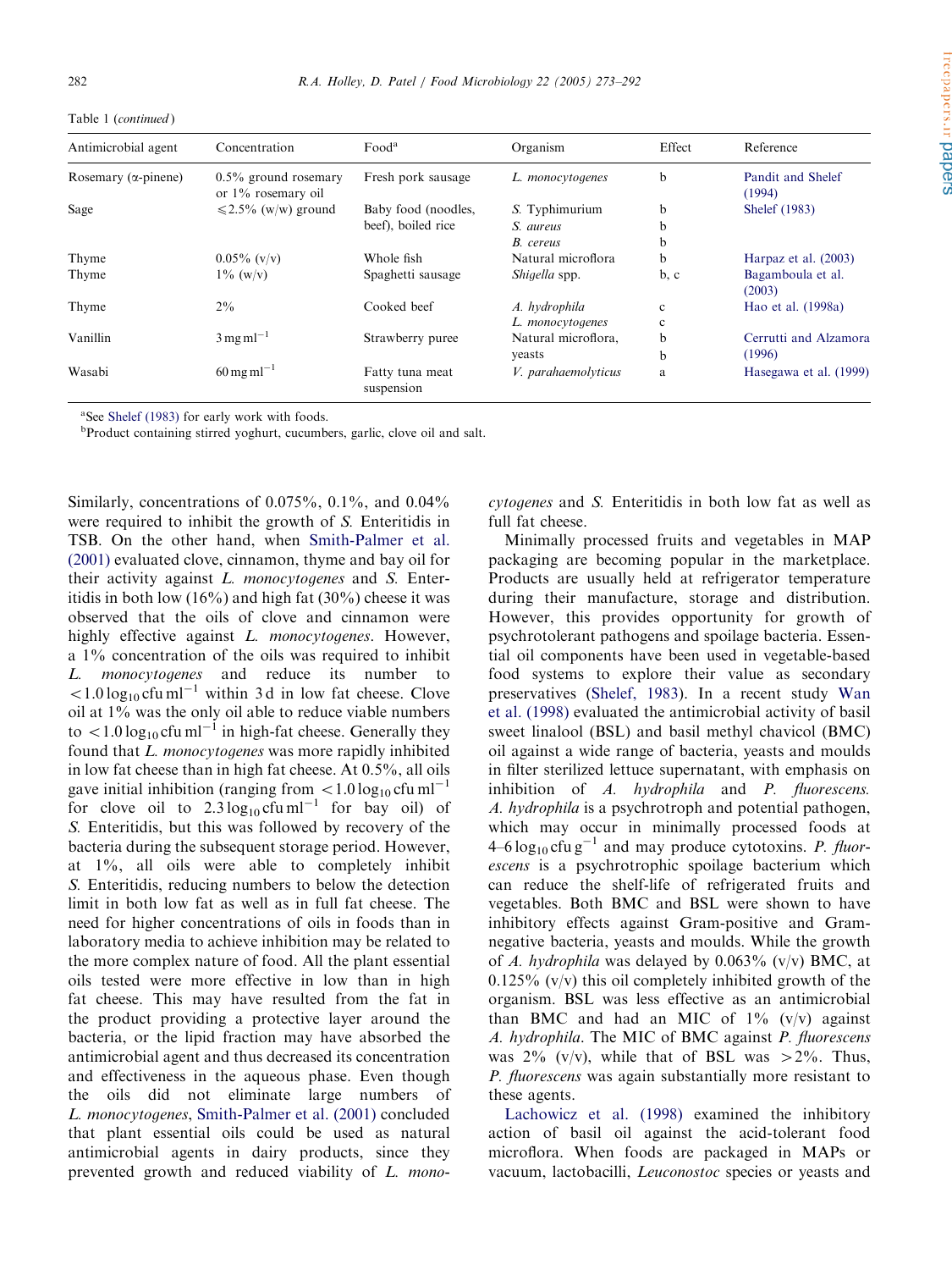moulds are often the major cause of spoilage. Commercial basil oil and oils prepared from four other varieties of basil (Anise, Bush, Cinnamon and Dark Opal) were used by the investigators. Anise basil oil (containing 44% linalool and 27% methyl chavicol) was tested against Lactobacillus curvatus and S. cerevisiae which can grow at low pH and spoil tomato-based foods. Growth of these two organisms at  $pH$  4.2 was determined using an indirect impedance method. The addition of  $0.1\%$  anise oil increased the time for detection of growth (TDG) by about 51 h, while at the  $1\%$  level the growth of both organisms was completely inhibited over a 99h test period. The antimicrobial activity of anise oil was then evaluated against these two organisms in tomato juice at 15 °C. At 0.1% (v/v) anise oil, Lb. curvatus was reduced from  $4\log_{10} c\text{fu}\,\text{m}^{-1}$  to  $1$  cfu ml<sup>-1</sup> at the end of first week and the inhibition was maintained during 4 weeks of further incubation. At the same concentration, anise oil was able to inhibit S. cerevisiae for only one week; by the second and third weeks the numbers of the yeast increased to 6 and  $7 \log_{10} \text{ctu} \text{ ml}^{-1}$ , respectively. At  $1\%$  (v/v) oil, both organisms were completely inhibited and there was no growth of either organism during subsequent

incubation. Allyl isothiocyanate (AIT), a major antimicrobial component in mustard and horseradish oil, has been used in a number of foods against a variety of organisms. It has been found to be generally more effective against Gram-negative bacteria with less or no effect on LAB. In a recent study, [Hasegawa et al. \(1999\)](#page-17-0) found AIT more effective in fatty (20.8%) than lean (0.4%) tuna meat suspension against 4 strains of V. parahaemolyticus. After 24 h of incubation, AIT at  $152.6 \,\mathrm{\upmu}\mathrm{g}\,\mathrm{m}^{-1}$  was able to inhibit only one strain in the lean suspension, but it reduced all strains below 10 cfu ml<sup>-1</sup> in the fatty suspension. At 101.7  $\mu$ g ml<sup>-1</sup>, AIT inhibited 3 of the strains to the same level in the fatty suspension. The higher activity of AIT in fatty tuna meat flesh may be related to the high level of unsaturated fat. The main fatty acids of tuna flesh are cis-vaccenic, palmitic and docosahexaenoic acid, which may stabilize AIT in tuna tissue suspensions. AIT possesses strong antimicrobial activity against E. coli O157:H7 as well as V. parahaemolyticus. [Nadarajah et](#page-18-0) [al. \(2002\)](#page-18-0) killed  $3.6 \log_{10} c f u g^{-1} E.$  *coli* O157:H7 in ground beef with AIT (200–300 ppm) after 21 d at  $4^{\circ}$ C. The antimicrobial effectiveness of AIT against E. coli O157:H7 varied with storage temperature and inoculation level. There was very little inhibitory effect on the natural microflora or LAB.

In subsequent work, [Muthukumarasamy et al. \(2003\)](#page-18-0) examined the effectiveness of AIT at 1300 ppm in ground beef stored at  $4^{\circ}$ C under nitrogen with Lactobacillus reuteri against E. coli O157:H7. As an ingredient, AIT by itself eliminated  $3 \log_{10} c f u g^{-1} E$ . coli O157:H7 within 15d and reduced  $6 \log_{10} c f u g^{-1}$  by  $4.7 \log_{10} \text{c}$ fu g<sup>-1</sup> during 25 d storage. AIT did not interact synergistically with Lb. reuteri against E. coli O157:H7. When AIT was used in acidified chicken meat  $(0.1\%$  w/w), it failed to exert a significant effect on the growth of Brochothrix thermosphacta, but it was able to delay growth of some LAB and aerobic mesophilic bacteria for at least 2 d ([Lemay et al., 2002\)](#page-18-0). In another similar study, when AIT was evaluated for its effectiveness in precooked roast beefagainst pathogenic bacteria (E. coli O157:H7, L. monocytogenes, S. Typhimurium, and S. aureus) and spoilage bacteria (Serratia grimesii and Lb. sakei), it was found that pathogenic bacteria were inhibited by AIT at a concentration in the head space of  $20 \mu l l^{-1}$ . E. coli O157:H7, S. aureus and S. Typhimurium were most sensitive. The resistance of the Lactobacillus strain was notable ([Ward et al., 1998\)](#page-19-0). While AIT has been shown to be an effective antimicrobial in several different foods it is known, along with other thiocyanates, to react with thiols and sulphydryls as well as terminal amino acids, and these reactions may contribute to its loss from products during storage [\(Ward et al., 1998](#page-19-0)).

[Tassou et al. \(1995\)](#page-19-0) examined the antimicrobial activity of mint essential oil in three food systems with different composition to study effects of composition on activity. The food system containing beef required a higher concentration of mint oil for microbial inhibition and this was believed to be due to the higher concentration of fat and protein present. Mint oil is hydrophobic in nature and so is more soluble in the lipid fraction of food while microorganisms are partitioned in the hydrophilic portion. These reactions may reduce opportunity for contact between the antimicrobial and the target organism.

In addition to fat and protein, the pH of food systems is an important factor affecting the activity of oils. At low pH, the hydrophobicity of some essential oils (for example, thyme oil and the phenolic oleuropein) increases and while they may tend to partition in the lipid phase of the food, they can also dissolve more easily in the lipid phase of the bacterial membrane and have enhanced antimicrobial action.

As previously mentioned, [Smith-Palmer et al. \(2001\)](#page-19-0) found hydrophobic plant essential oils were more effective against  $L.$  monocytogenes in low fat  $(16%)$ that in high fat (30%) cheeses. [Hasegawa et al. \(1999\)](#page-17-0) reported that AIT was more effective against V. parahaemolyticus in high fat (20.8%) than in low fat (0.4%) tuna tissue. The potential for intrinsic fat levels in food to moderate the antimicrobial activity of essential oils is clear, and results from these two studies showed that interference can be expected at fat levels in food of  $>16\%$ .

The oils extracted from plants of the genus Origanum have been shown to have antimicrobial activity in vitro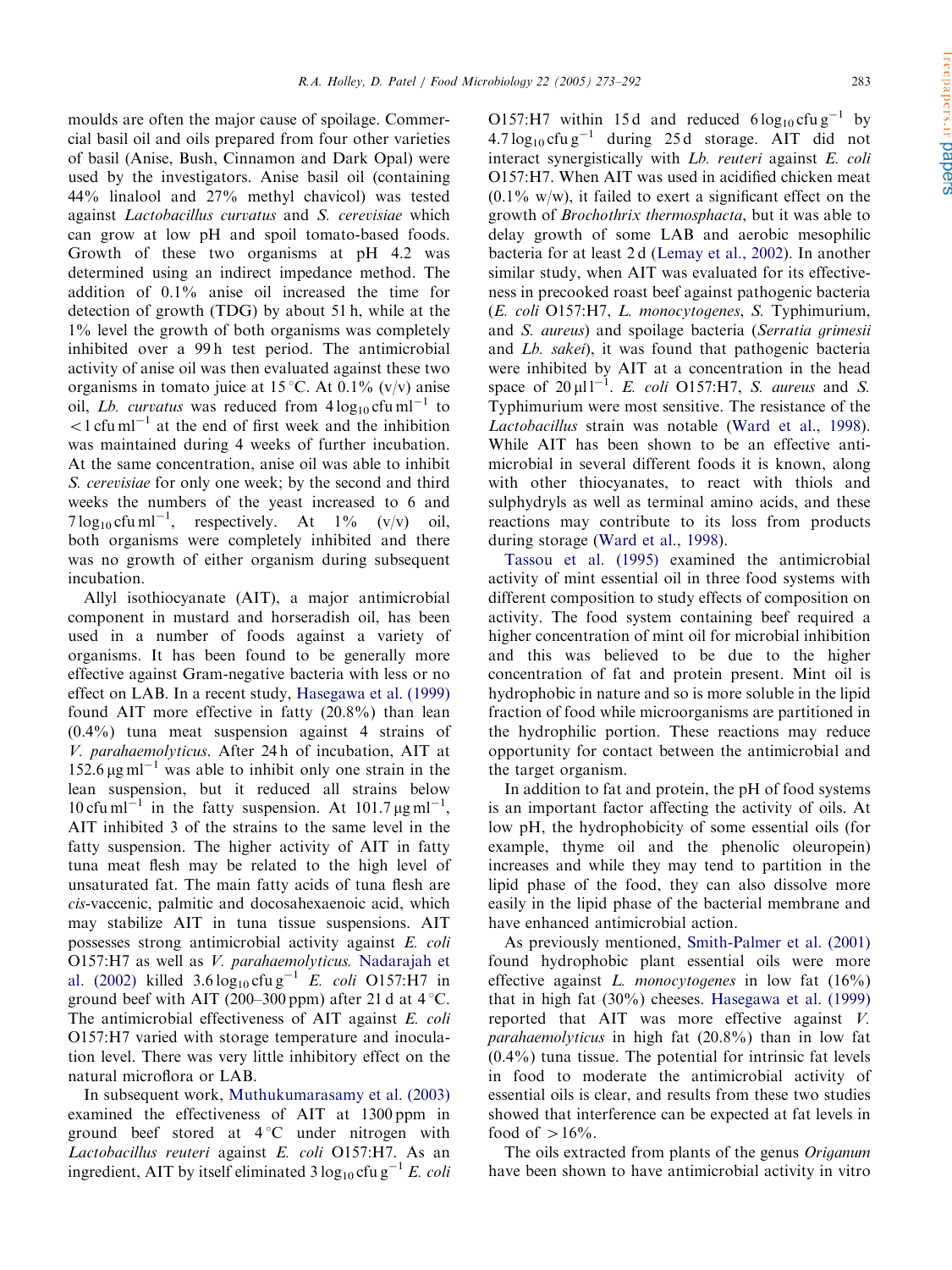and in food ([Charai et al., 1996](#page-16-0); [Aligiannis et al., 2001\)](#page-16-0). [Sivropoulou et al. \(1996\)](#page-19-0) reported that the oil from Origanum vulgare at 1/4000 dilution reduced the level of S. aureus from  $8 \log_{10} \text{cfu} \text{ ml}^{-1}$  to zero within 60 min of exposure in nutrient broth. When diluted 1/10000, 24 h was required to bring about complete destruction of all viable cells in nutrient broth. This oil has the highest concentration of carvacrol and thymol  $(82.03\%)$  among all the oils from this genus. The oil was also evaluated against S. Typhimurium in meat packaged under MAP. The latter technique has become popular in the food industry because it controls growth of aerobic bacteria and reduces the rate of growth of anaerobic spoilage organisms like B. thermosphacta ([Skandamis and](#page-19-0) [Nychas, 2001](#page-19-0)). In conjuction with vacuum packaging, oregano oil  $(0.8\% \text{ v/w})$  gave complete elimination of S. Typhimurium from meat after 8d storage at  $5^{\circ}$ C when inoculated at  $3.5 \log_{10} c f u g^{-1}$  [\(Skandamis et al.,](#page-19-0) [2002](#page-19-0)). Other recent examples where plant-derived antimicrobials have been used with varying degrees of success in food are listed in [Table 1](#page-8-0).

Essential oils and fractions are also formulated in shampoos, toothpaste, disinfectants, topical ointments and cosmetics. However, when used in foods, highly volatile plant essential oils are sometimes lost during processing operations. Microencapsulation technology is one way these losses of essential oils by volatilization can be prevented. This technique is being widely used in the pharmaceutical industry for controlled delivery of drugs. It is also currently used in the food industry for flavour stabilization. By encapsulating antimicrobial essential oils, not only can they be protected from heat, but they also can be released in products at a controlled rate to deliver effective inhibitory concentrations over extended periods and thereby extend shelf-life.

## 2.5. Antimycotic activity

Due to their ability to grow in almost all food products, yeasts and moulds can generate off-flavours, produce toxin, and cause discolouration and proteolysis through the action of various enzymes like lipases and proteases. The most important feature of moulds from a food safety perspective is their ability to produce mycotoxins, such as aflatoxins, which are toxigenic secondary metabolites. Aspergillus ochraceus produces ochratoxin A (OTA) which is responsible for nephropathies in pigs and humans. Fortunately, essential oils derived from plants are also known to possess antifungal activity [\(Salmeron et al., 1990;](#page-19-0) [Filtenborg et al.,](#page-17-0) [1996](#page-17-0); [Sivropoulou et al., 1996](#page-19-0); [Mangena and Muyima,](#page-18-0) [1999](#page-18-0); [Schnurer et al., 1999;](#page-19-0) [Soliman and Badeaa, 2002\)](#page-19-0), and generally they are more active against fungi than they are against Gram-positive bacteria [\(Shelef, 1983\)](#page-19-0). As an example of antimycotic activity, the oil of Ocimum gratissimum leaves was fungicidal at 78 ppm

for *Microsporum avpseum* and *Trichophyton rubrum*, but a concentration of 312 ppm was required to inhibit growth of Candida albicans and Cryptococcus neoformans ([Amvam Zollo et al., 1998\)](#page-16-0).

[Chao et al. \(2000\)](#page-16-0) evaluated antifungal activity of 45 different plant oils against C. albicans, Aspergillus niger and Rhizopus oligosporus. Of the 45 oils, those of coriander, cinnamon bark, lemongrass, savory and rosewood were effective against all three microorganisms. Other oils showed selective activity against the three organisms. Some of them were effective against C. albicans only. Angelica and pine oils used in this study were not effective against A. niger and R. oligosporus which have a symbiotic relationship with the mycorhizae associated with the plants from which the oils were isolated (Angelica archangelica L. and Pinus sylvestris L.), respectively. In addition to inhibition of vegetative growth, the other oils also inhibited production of mycotoxins by fungi. Thyme, anise and cinnamon oils were able to inhibit production of aflatoxins, ochratoxins A and fumonisin in broth at 2%. Anise, fennel and caraway oils also showed fungicidal effects against A. flavus, A. parasiticus, A. ochraceus and Fusarium moniliforme. Anise oil showed fungicidal activity at 500 ppm, while caraway and fennel oil at 2000 ppm were required to inhibit all four fungi [\(Soliman and Badeaa, 2002\)](#page-19-0). Some plant essential oils have also been shown to inhibit mycelial growth and conidial germination. The oils of thyme, oregano, dictamus and marjoram totally inhibited mycelial growth at  $250-400 \,\mathrm{\mu g\,ml^{-1}}$ , while  $250 \,\mathrm{\mu g\,ml^{-1}}$ inhibited conidial germination of Penicillium digitatum. The oils of lavender, rosemary and sage gave  $29.5\%$ .  $24.0\%$  and  $9.0\%$  (% of untreated control) mycelial inhibition, respectively, at  $1000 \,\mu\text{g}\,\text{ml}^{-1}$ . Thyme, oregano and dictamus oils were fungitoxic and this may have been due to formation of hydrogen bonds between the hydroxyl group of oil phenolics and active sites of target enzymes ([Daferera et al., 2000\)](#page-17-0).

Fungi are the main agents of spoilage of bakery products. Apart from visible growth, they also produce off-flavors and mycotoxin production can be a concern. As with other foods, bakery products which contain natural preservatives are becoming more common. However, as with bacteria, fungi are more resistant to these natural antimicrobials when challenged in foods ([Lopez-Malo et al., 2002](#page-18-0)). Active packagings with the packaging materials delivering antimicrobials, can play an important role in satisfying current requirements because inhibitors are more effective when delivered in this manner. When AIT was used as an antimicrobial agent in active packaging of rye bread, it was found that  $1 \mu$ l AIT completely inhibited the growth of A. flavus, Penicillium commune, Penicillium corylophilum, Penicillium discolor, Penicillium polonicum, Penicillium roqueforti and Endomyces fibulige ([Nielsen and Rios, 2000\)](#page-18-0).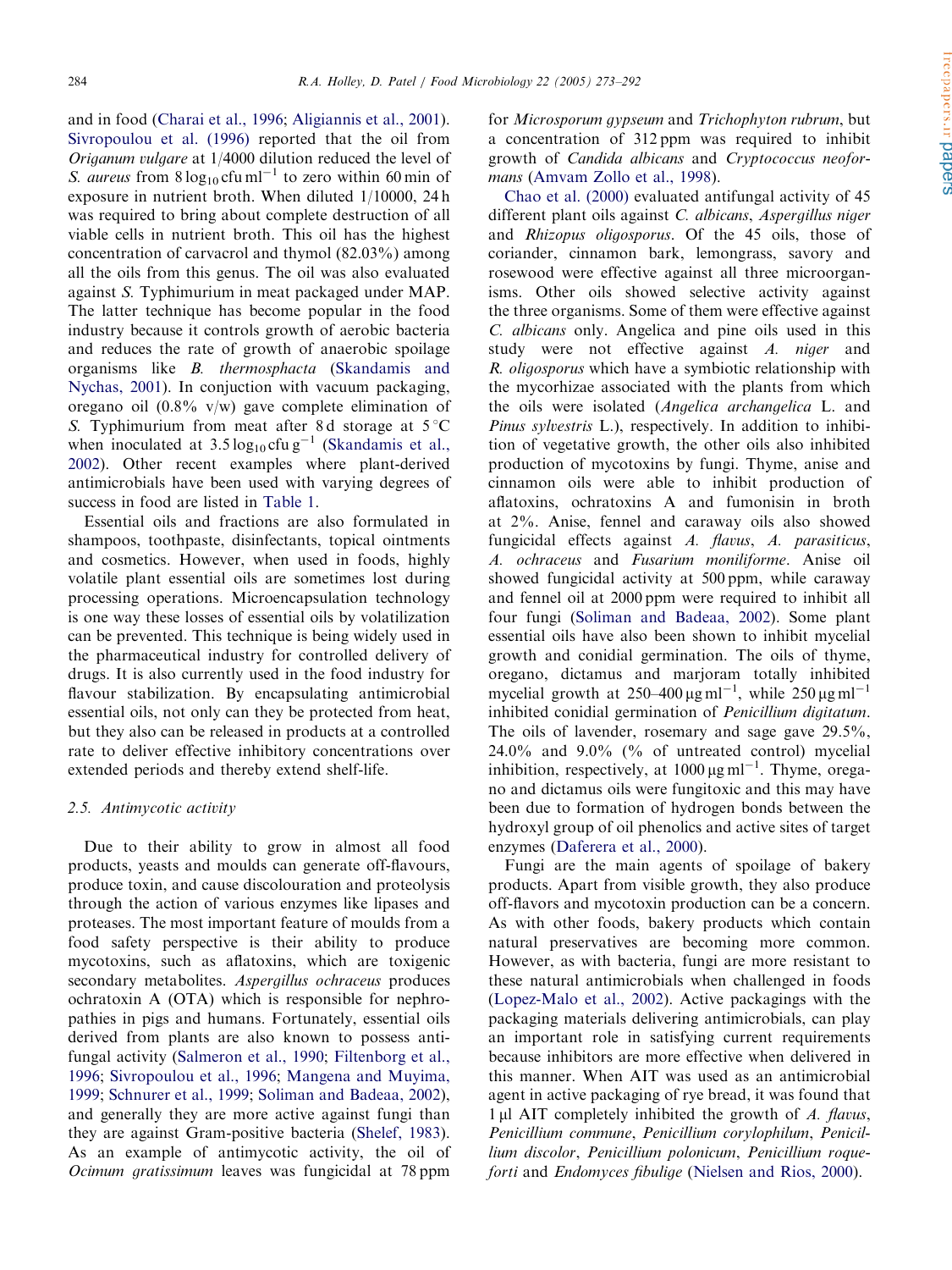## 3. Antimicrobial activity of liquid smoke

Smoke application has historically been successfully used for food preservation, often in conjunction with other hurdles such as cooking and drying. Traditional methods originally developed in the 1880s are still used to impart flavour, colour and aroma to foods. Natural wood smoke, generated by controlled smouldering of wood in the absence of or at reduced oxygen levels, is a suspension of vapours, solid particles and liquid droplets. Because of concern regarding the presence of potentially carcinogenic benzopyrenes and because of convenience issues, in the 1970s liquid smoke was developed and has become popular. For the manufacture of liquid smoke, smoke from smouldering wood is passed to a condensing tower where it is captured in water. Poorly soluble solutes precipitate during a holding period  $>10d$  and commercial liquid smoke is prepared from the solution after filtration to further remove polymeric hydrocarbons known to be carcinogenic [\(Pszczola, 1995](#page-18-0); [Vitt et al., 2001\)](#page-19-0).

Smoke flavours are considered to be Generally Regarded As Safe (GRAS), so they can be used in foods as an additional barrier to prevent microbial growth at levels which comply with good manufacturing practice. Food composition plays an important role in determining the overall antimicrobial activity of smoke solutions ([Sunen et al., 2001\)](#page-19-0). In addition to food composition, processing conditions and hygienic or sanitary conditions used during product manufacture as well as during smoke application play important roles in determining the nature and size of the final bacterial population in the product. For example, processing during manufacture of frankfurters before cooking can increase the population of total aerobic and sporeforming bacteria as well as the population of moulds and yeast [\(Heiszler et al., 1972\)](#page-17-0). Other parameters such as product handling, smoking temperature and relative humidity in smokehouses can be controlled to exert additional pressure on microbial contaminants ([Himelbloom and Crapo, 1998](#page-17-0)).

The antimicrobial activity of liquid smoke is attributed to the presence of compounds like phenols, carbonyls and organic acids ([Vitt et al., 2001\)](#page-19-0). Studies have been carried out to evaluate the antimicrobial activity of a variety of smoke preparations and some are noted in Table 2. For example, [Sunen et al. \(2001\)](#page-19-0) evaluated the antimicrobial activity of four different commercial smoke preparations. One dried (S) and three liquid (L1, L2, L3) formulations were used against L. monocytogenes, Y. enterocolitica and A. hydrophila in agar (TSA). The smoke preparations were evaluated at 1% for S, 0.4% for L1, 0.6% for L2 and 4% for L3. Preparation S was most effective against A. hydrophila preventing recovery of the organism after 2d whereas L1 and L2 took 14 and 12d to bring about  $99\%$ inactivation of the organism. Y. enterocolitica was only inhibited by S and L1. Preparation S was also the most effective against L. monocytogenes, exerting bacteriostatic activity.

Liquid smoke usually contains acetic acid, which is regarded as being responsible for a large portion of its bacteriostatic properties. In a study where a series of commercial liquid smoke preparations (Red Arrow International, Manotowoc, WI) were analysed for their antimicrobial activity against pathogens including E. coli and S. aureus, as well as P. aeruginosa and Weissella viridescens, it was found that CharSol C-6 at  $0.25\%$  (v/v) in nutrient agar showed 72% inhibition of growth (reduction in numbers over the untreated controls) of S. aureus. It caused 33%, 52% and 99% reduction in recovery of E. coli, P. aeruginosa and  $W$ . viridescens [\(Wendorff, 1981](#page-19-0)). When a series of liquid smoke extracts were evaluated against *L. monocyto*genes, it was found that CharSol-10, Aro-Smoke P-50 and CharDex Hickory had strong antilisterial activity, with complete inhibition of cell recovery occurring at 0.5% with all preparations in 4 h. CharSol PN-9 and CharOil Hickory showed inhibition of L. monocytogenes, but this effect was weaker compared to the other three extracts. The higher inhibitory activity of some liquid smokes is believed to be due to the higher

Table 2

Antimicrobial effects of smoke preparations when used in foods; bactericidal (a), bacteriostatic (b)

| Antimicrobial agent | Concentration      | Product               | Organism         | Effect | Reference                 |
|---------------------|--------------------|-----------------------|------------------|--------|---------------------------|
| CharSol H-6         | $0.0005 - 0.001$ M | Cheddar cheese        | A. oryzae        | a      | Wendorff et al. (1993)    |
| CharSol M-10        | $0.0005 - 0.001$ M |                       | A. oryzae        | a      |                           |
| CharSol LFB         | $0.0005 - 0.001$ M |                       | A. oryzae        | a      |                           |
| CharSol C-10        | Undiluted          | Salmon                | L. monocytogenes | a      | Poysky et al. $(1997)$    |
| Isoeugenol          | $150$ ppm          | Wiener exudates       | L. monocytogenes | b      | Faith et al. (1992)       |
| CharSol suprim      | $0.5\%$            | Cold smoked<br>Salmon | L. monocytogenes | a      | <b>Vitt et al.</b> (2001) |
| Commercial          | $0.4 - 0.6\%$      | Rainbow               | A. hydrophila    | a      | Sunen et al. $(2003)$     |
|                     |                    | Trout                 | L. monocytogenes | b      |                           |
| Zesti-Smoke         | $0.0005 - 0.001$ M | Cheddar cheese        | A. oryzae        | a      | Wendorff et al. (1993)    |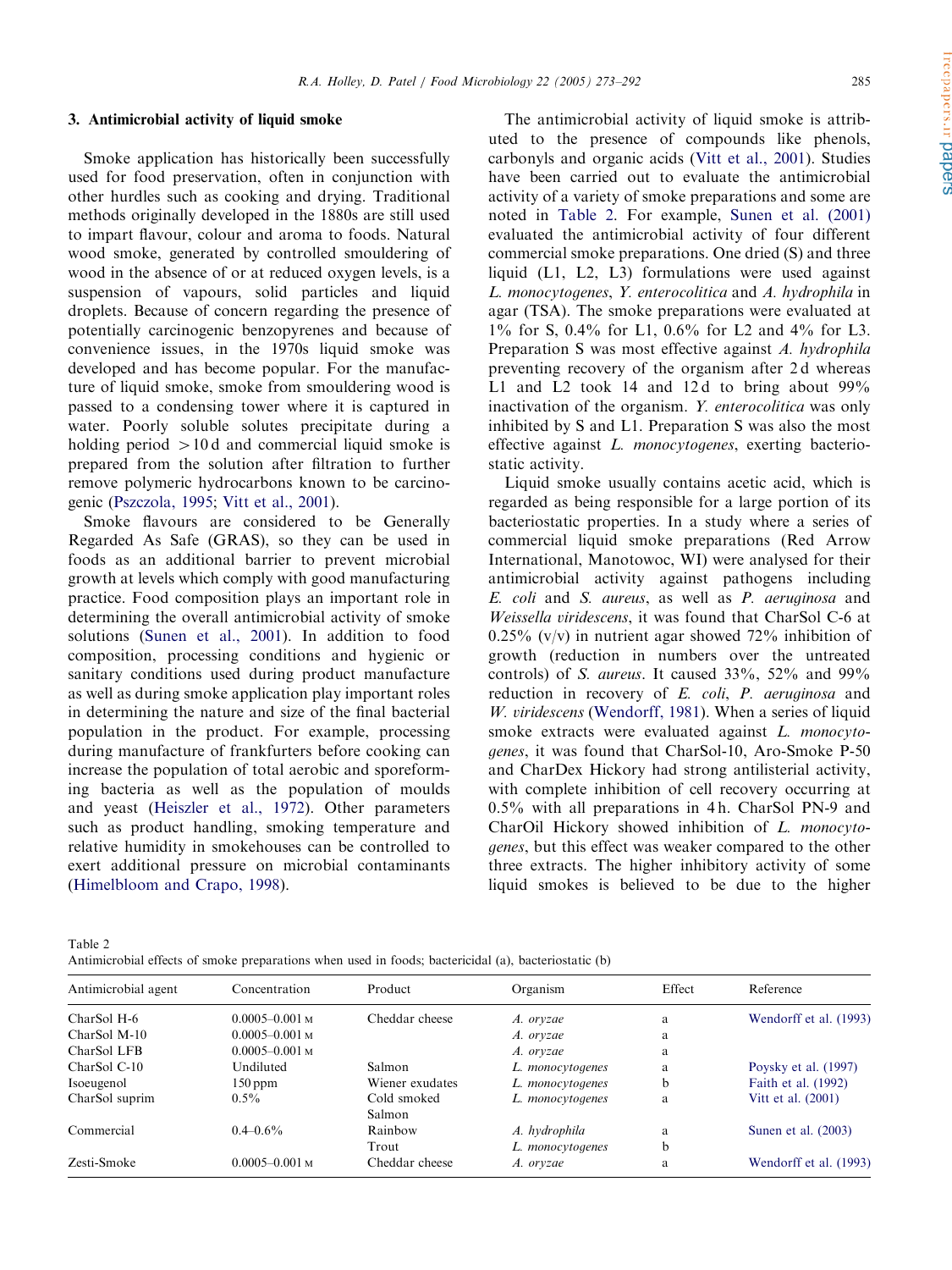concentration of polar phenolic compounds present. Since they have higher water solubility, these polar phenolics have greater opportunity to contact and interact with target organisms and exert higher levels of kill ([Messina et al., 1988\)](#page-18-0).

A more recent development in smoke technology with food applications has been the commercialization of liquid smoke preparations which are either soya or canola oil rather than aqueous-based. For their preparation, the oils are used to extract flavours from liquid smoke, facilitating transfer of oil-soluble phenolics but leaving behind the less soluble, tangy acids. While aqueous smokes can be dried and applied as a powder to accentuate smoke flavour in products like potato chips, oil-based smokes have a very mild flavour since a larger portion of the carbonyls is not extracted from the aqueous fraction into the oils. Their higher levels of phenolics serve as better antioxidants and prevent deterioration of lipids in high fat foods like bacon and some fish. The lower level of carbonyls in the oil-based smokes also means that they have reduced capacity to generate colour. Oil-based smokes have milder flavour and find application in foods with delicate flavour character like fermented sausage and cheese [\(Dekker,](#page-17-0) [2003](#page-17-0)). Although these new products can be expected to be antimicrobial there are no reports describing this activity.

## 3.1. Activity in food systems

L. monocytogenes is an important pathogen for the seafood as well as the poultry industry. It is frequently isolated from many types of seafood where it can grow and cause illness following consumption. Not surprisingly, liquid smoke was evaluated for its antilisterial activity in salmon, and it was found that smoking for 4 h resulted in a 1.5-log-reduction of Listeria innocua (used as a model for L. monocytogenes). When smoking was done for 12 h, it gave a 3-log-cycle reduction in viable L. innocua [\(Sabanadesan et al., 2000](#page-19-0)). When smoking was applied together with other physical hurdles like salting ([Niedziela et al., 1998\)](#page-18-0), growth of two L. monocytogenes strains  $(s_1$  and  $s_2)$  was prevented. In these tests, fillets inoculated with the two strains were first either dry salted or brined. After salting, the fillets were cold smoked at  $25^{\circ}$ C and  $65\%$  RH. There was inhibition of both strains by the treatments with no difference in result due to the methods of salt application. Smoke treatment had a bacteriostatic effect on L. monocytogenes. It was also found that addition of salt plus phenolics in the form of smoke had additive but not synergistic inhibitory effects.

When smoke was applied to rainbow trout together with salt and the fish was then vacuum packaged, smoke had a synergistic inhibitory effect on both *L. mono* $cyciogenesis$  and  $A.$  hydrophila [\(Sunen et al., 2003](#page-19-0)). Of four different commercial smoke preparations used (L1, L2, L3 and S). L3 and S were highly effective against A. hydrophila, causing its reduction from day 0 to below the detection limit. On the other hand, extracts L1 and L2 were the only ones able to reduce  $L$ . monocytogenes to below the detection limit. It is clear that not all smoke preparations were equally effective, and inhibitory effects in food were less than in agar [\(Sunen et al.,](#page-19-0) [2001](#page-19-0)). The phenolic concentrations in smoke preparations together with organic acid levels and carbonyls play an important role in controlling the growth of microorganisms. In the preceding work, for example, extracts L1 and L2 had higher concentrations of phenolics and these were the most effective against both test organisms. The extract S was effective against A. hydrophila but was only bacteriostatic against L. monocytogenes.

The use of smoke reduced the minimum heat required to kill L. monocytogenes in salmon steaks ([Poysky et al.,](#page-18-0) [1997](#page-18-0)). When salmon steaks were only heat processed, L. monocytogenes was detected in almost all samples unless the internal temperature reached  $\geq 82.8$  °C. Addition of smoke throughout the heat treatment resulted in elimination of L. monocytogenes at  $\geq 67.2$  °C, but they were detected in samples processed at  $\langle 67.2 \degree C$ . When smoking was done only during the last half of the heat cycle, *L. monocytogenes* was able to survive at  $\leq 80^{\circ}$ C, but the organism was eliminated from samples, which were processed  $\geq 80.6$  °C for 3 h. CharSol C-10 was the most effective antilisterial smoke preparation among those tested and when used at 50% dilution, *L. monocytogenes* was eliminated at  $65.6^{\circ}$ C. Undiluted, the same smoke preparation reduced the temperature needed to eliminate L. monocytogenes to 58.9  $\degree$ C. The reduced effectiveness of smoke when it was applied only during the last half of processing was due to surface drying and formation of a coagulated protein layer (pellicle). The pellicle that formed enveloped the bacteria on the surface, providing protection against smoke compounds as well as heat.

In addition to smoking, the presence of LAB can also control the growth of L. monocytogenes. Lactic acid bacteria, including carnobacteria, are the dominant microflora in cold-smoked salmon. Some of these organisms such as Carnobacterium piscicola are able to produce bacteriocins that inhibit *L. monocytogenes* ([Nilsson et al., 1999\)](#page-18-0).

Smoking is not usually inhibitory to most LAB. In cold smoked sausage, the use of liquid smoke had no influence on the viability of LAB, but there was a delay in initiation of LAB growth. In the presence of liquid smoke LAB cells entered the exponential phase after 5 h of fermentation, which was 1 h longer than in nonsmoked samples at  $38^{\circ}$ C. In order to inhibit pathogenic bacteria, it is essential for LAB to enter the exponential growth phase as soon as possible. In the traditional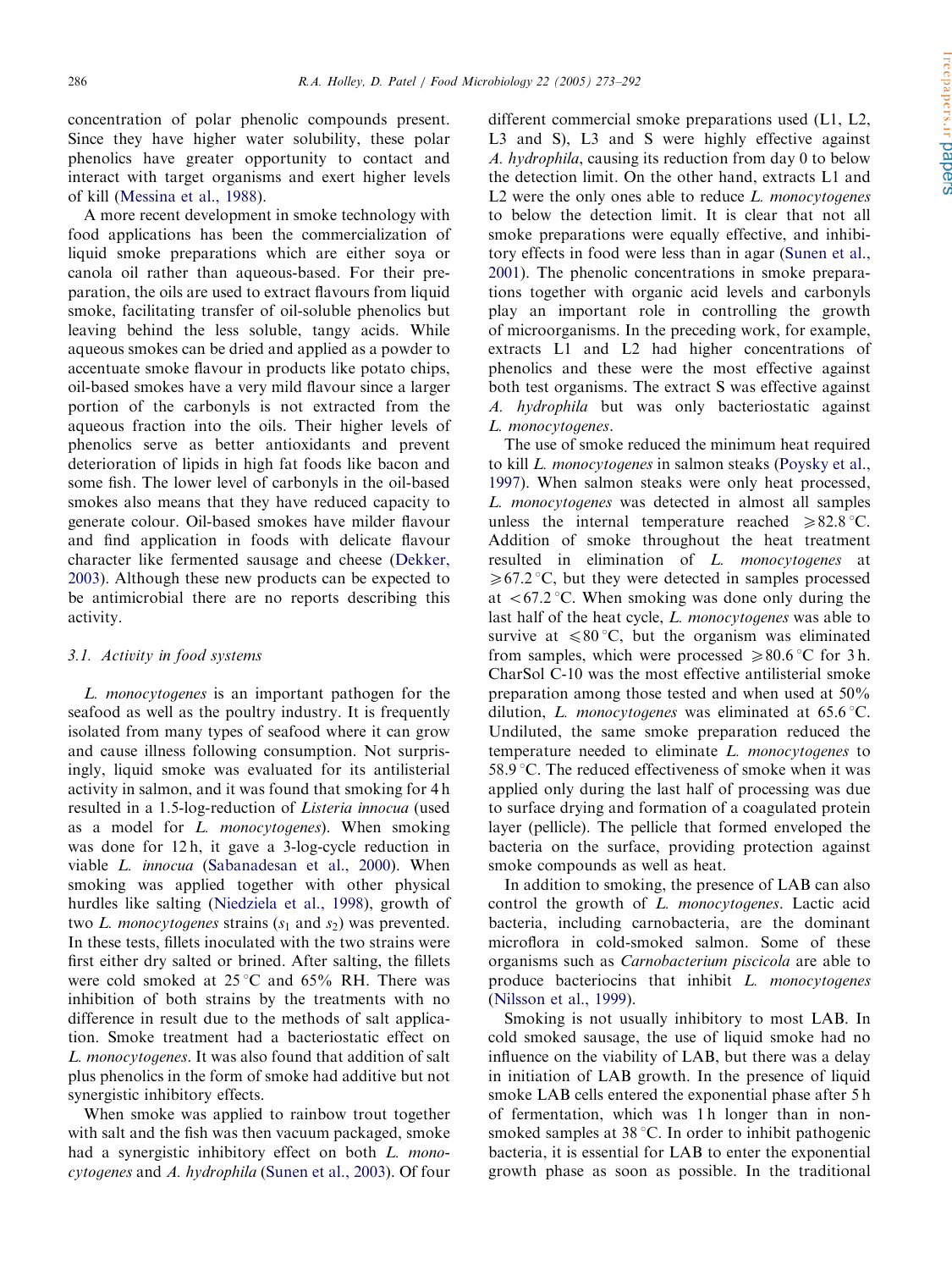sausage making process, smoking may delay growth of LAB and retard production of desired amounts of acid in sausage [\(Donnelly et al., 1982](#page-17-0)) although the benefits from smoke application in terms of pathogen inhibition outweigh its inhibitory influence on acid production by LAB.

Moulds are one of the major groups of spoilage agents in cheese. They not only affect colour and texture, but can also produce undesirable toxic substances. Penicillium, Aspergillus and Mucor species are the major spoilage moulds in cheese and their growth on cheese can be inhibited by smoke ([Wendorff and Wee,](#page-19-0) [1997](#page-19-0)). Phenolic compounds present in smoke are also reported to show complete or appreciable inhibition of aflatoxin production. In earlier work, [Wendorff et al.](#page-19-0) [\(1993\)](#page-19-0) determined the effect of various commercial smoke solutions on the growth of moulds (Penicillium camemberti, A. oryzae and P. roqueforti) on cheese. They evaluated the effect of Zesti-smoke (natural Hickory smoke flavoring), Charsol H-6, Charsol M-10 and Charsol LFB commercial products. Samples were dipped in liquid smoke solution for  $30 s$  and then allowed to drain for 1 min on a sterile rack. All four smoke solutions prolonged the lag phase of the three moulds tested and reduced the growth rate of P. camemberti, although P. roqueforti grew faster on liquid smoke-treated cheese, once growth was initiated. With this exception, smoke components were able to retard the growth of spoilage moulds on the surface of cheddar cheese. [Wendorff et al. \(1993\)](#page-19-0) also evaluated the major phenolic compounds in liquid smoke for their inhibitory potentials. All three organisms were inhibited by isoeugenol, a major component of smoke.  $P$ . camemberti was also inhibited by m-cresol and p-cresol while A.  $orzae$  was inhibited by 5 of the 8 phenols tested. It was concluded that phenolic compounds in wood smoke have antifungal properties that are useful in food preservation.

## 4. Conclusions

Resistance or sensitivity to naturally occurring cyclic hydrocarbons appears to be related in part to cell wall structure. The complex envelope of Gram-negative bacteria (with a dual membrane) appears to afford protection, and among this group the pseudomonads show the greatest resistance. Gram-positive bacteria are more sensitive but the LAB are the most resistant among this group. Yeast and fungi are generally more sensitive than bacteria. The antimicrobial effectiveness of cyclic hydrocarbons depends upon a variety of factors, and there is a need for more information on modes of action. Some information about the chemical features that promote activity of these antimicrobials is available. The ability of cyclic hydrocarbons to partition or dissolve in the lipid phase of the cytoplasmic membrane is important for activity, but greater solubility does not mean greater antimicrobial action. Compounds having a hydroxyl group plus a system of delocalized electrons in the phenolic ring structure have high activity. The ability to be involved in hydrogen bond-catalysed reactions also appears important for antimicrobial activity. The aldehyde group of vanillin was believed responsible in part for its antimicrobial activity, and this may also be true for cinnamaldehyde which does not have a free hydroxyl group. Among the alcohols, longer chain  $(C_6-C_{10})$  molecules are more effective.

There is overwhelming evidence that many of these antimicrobials act at the cytoplasmic membrane, altering its function and in some instances structure, causing swelling and increasing its permeability. A consistent observation is an increase in  $K^+$  and often cytoplasmic content efflux from cells in response to antimicrobial challenge. These effects may develop as a result of membrane depolarization by altered ion transport or through changes in membrane structure, inhibition of energy (ATP) generation by interference with glucose uptake or inhibition ofenzymes involved in oxidative or substrate level phosphorylation. Increases in cytoplasmic membrane permeability appear to be a consequence of the loss of the cellular pH gradient, decreased ATP levels and, loss of the proton motive force, which lead to cell death.

It is also evident that all essential oil antimicrobials do not necessarily act in the same manner. With any one agent, changes in its concentration may change the nature of the inhibitory action. These effects may be related to the influence of concentration upon solubility in the membrane. Some examples of different inhibitory effects follow. Tea-tree terpenoids inhibited oxidative respiration in both E. coli and S. aureus at the MIC. Carvacrol acted as a protonphore uncoupler in B. cereus causing  $K^+$  efflux, destroying the pH gradient, and the proton motive force, yielding inhibition of ATP generation and cell death. Similar effects were caused by thymol and carvacol against S. aureus and P. aeruginosa. Eugenol and cinnamaldehyde had significant inhibitory effects on energy generation in L. *monocytogenes* and Lb. sakei. Eugenol, but not cinnamaldehye, at lethal concentrations caused slow leakage of ATP from treated L. monocytogenes cells, but neither compound caused ATP leakage from *Lb. sakei* at lethal levels. These differences could be related to the cytoplasmic membrane solubility of the antimicrobials or differences in susceptibility of host enzyme systems responsible for maintenance of energy levels. Results with Lb. sakei, where continued substrate level phosphorylation was able to sustain ATP levels following challenge, suggest a possible explanation for the greater resistance of LAB among the Gram-positive group. Since LAB have the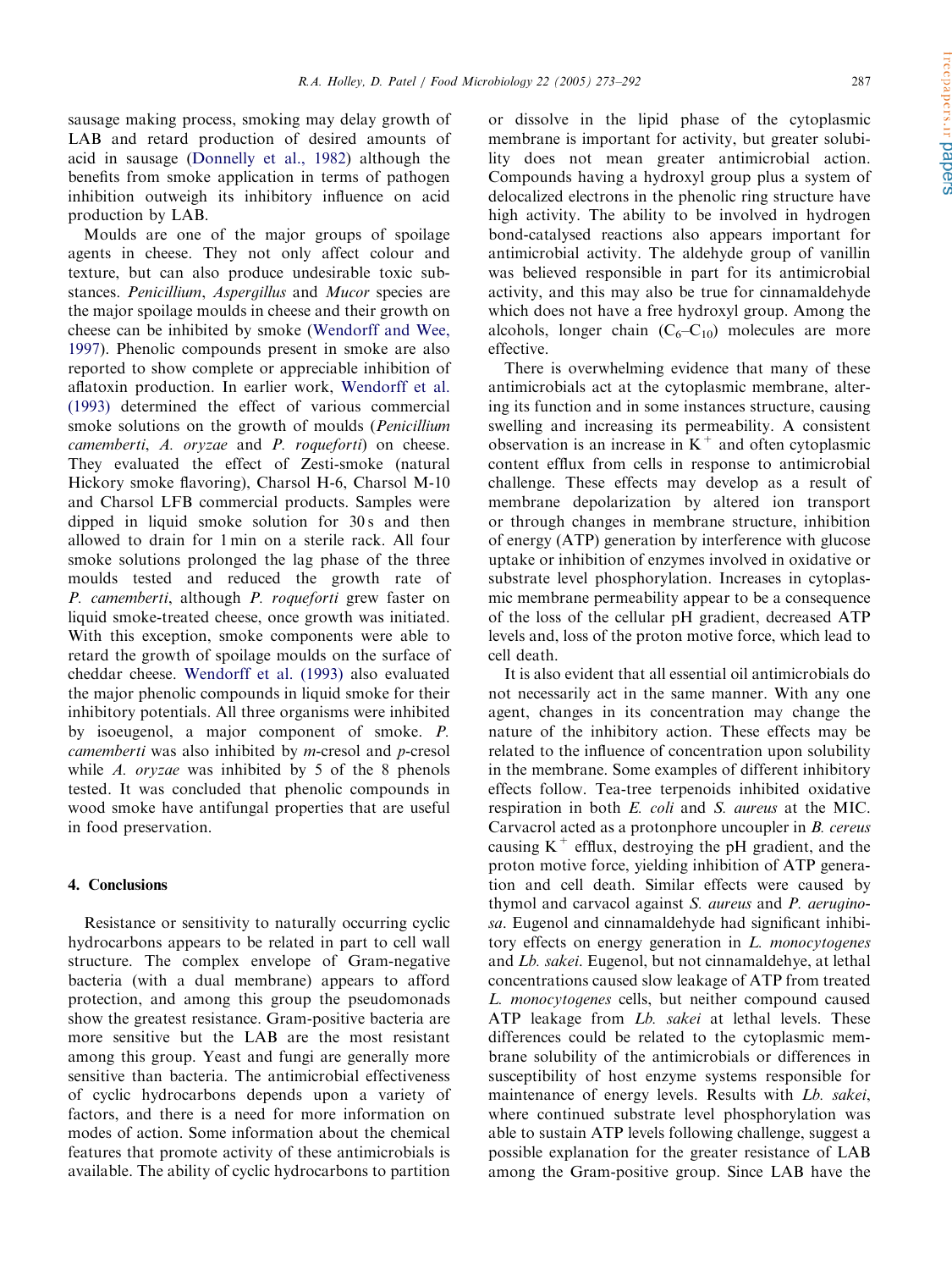| Table 3                                                            |  |
|--------------------------------------------------------------------|--|
| Potential use of natural antimicrobial and smoke extracts in foods |  |

| Natural antimicrobial or smoke<br>extract | Major antimicrobial<br>component(s)                                             | Sensitive microorganisms                                                                                                                      | Potential food application                                                                                                                                                                                                        |
|-------------------------------------------|---------------------------------------------------------------------------------|-----------------------------------------------------------------------------------------------------------------------------------------------|-----------------------------------------------------------------------------------------------------------------------------------------------------------------------------------------------------------------------------------|
| Basil                                     | Linalool $(44\%)$<br>Methyl chavicol (27%)                                      | L. curvatus<br>B. cereus<br>S. Typhimurium<br>S. cerevisiae                                                                                   | Tomato juice and other tomato-<br>based foods, oral and dental care<br>products, confectionary, baked<br>goods, condiments, meats                                                                                                 |
| Cinnamon                                  | Cinnamic aldehyde                                                               | S. Enteritidis<br>L. monocytogenes<br>L. innocua<br>C. botulinum                                                                              | Marinades and sauces (poultry,<br>pork, beef, seafood), cheeses,<br>bakery products, seasoning                                                                                                                                    |
| Clove                                     | Eugenol $(85.3\%)$                                                              | L. monocytogenes<br>L. innocua<br>S. Enteritidis<br>S. Typhimurium<br>Micrococcus spp.<br>V. vulnificus<br>C. botulinum<br><b>B.</b> subtilis | Marinades and sauces (poultry,<br>pork, beef, seafoods), salads and<br>sauces (celery, lettuce, parsley,<br>radish, mushroom, cabbage,<br>fennel, spinach, bean sprouts,<br>cucumber), cheeses, bakery<br>products and seasonings |
| Garlic                                    | Allicin                                                                         | C. botulinum<br>E. coli O157:H7                                                                                                               | Marinades and sauces, beef,<br>pizza, cheeses,                                                                                                                                                                                    |
| Horseradish,<br>Mustard                   | Allyl isothiocyanate $(95\%)$                                                   | E. coli O157:H7<br>L. monocytogenes<br>V. vulnificus                                                                                          | Beef, seafood, bakery products,<br>pork, fruit juices, salad dressing                                                                                                                                                             |
| Liquid smoke                              | Phenols<br>Acetic acid<br>Carbonyl derivatives                                  | L. innocua<br>A. hydrophila<br>P. camemberti<br>P. roqueforti<br>L. monocytogenes                                                             | Cheese, seafoods, beans                                                                                                                                                                                                           |
| Mint                                      | Menthol $(28-42\%)$ ,<br>Menthone $(18-28%)$                                    | L. monocytogenes<br>S. aureus<br>S. epidermidis<br>Pseudomonas spp.                                                                           | Ice cream, confectionary,<br>chewing gum                                                                                                                                                                                          |
| Rosemary                                  | Borneol $(26.5\%)$<br>$\alpha$ - terpinene (15.6%)<br>$\alpha$ - pinene (12.7%) | L. monocytogenes<br>E. coli<br>S. aureus<br>Sarcina spp.                                                                                      | Marinades and sauces, cheese,<br>beef, bakery products                                                                                                                                                                            |

same wall structure as other, more sensitive Grampositive bacteria, metabolic differences such as a greater capacity to maintain the pH gradient under osmotic stress may contribute to their greater resistance to these antimicrobials. Inhibition of glucose uptake and inhibition of metabolic enzymes (decarboxylases) have also been reported and may play a role in the overall effectiveness of essential oils against microorganisms.

In contrast to cyclic hydrocarbons, the effectiveness of thiocyanates and thiosulfinates from mustard/horseradish and onion/garlic, respectively, appears to result from their interaction with sulphydryl groups in enzymes essential for metabolic activity of cells. The sensitivity of E. coli O157:H7 to AIT is the subject of active study in a number of laboratories.

There is no doubt that more effective antimicrobials will be useful in the safe extension of refrigerated food shelf-life as well as in meeting future changes and present challenges of the marketplace. Not only can natural antimicrobials meet many of these requirements, but they can also increase the type and number of food products available for sale [\(Branen, 1983](#page-16-0)). Table 3 shows where plant essential oils and liquid smoke may be used to inhibit the growth of potential pathogens and spoilage organisms on or in food products.

While both plant essential oils and wood smoke can serve as natural antimicrobial agents for a variety of foods, it is unlikely that a single natural antimicrobial from each group can be used at one concentration in all food products and be effective against all kinds of organisms. Different concentrations of even the most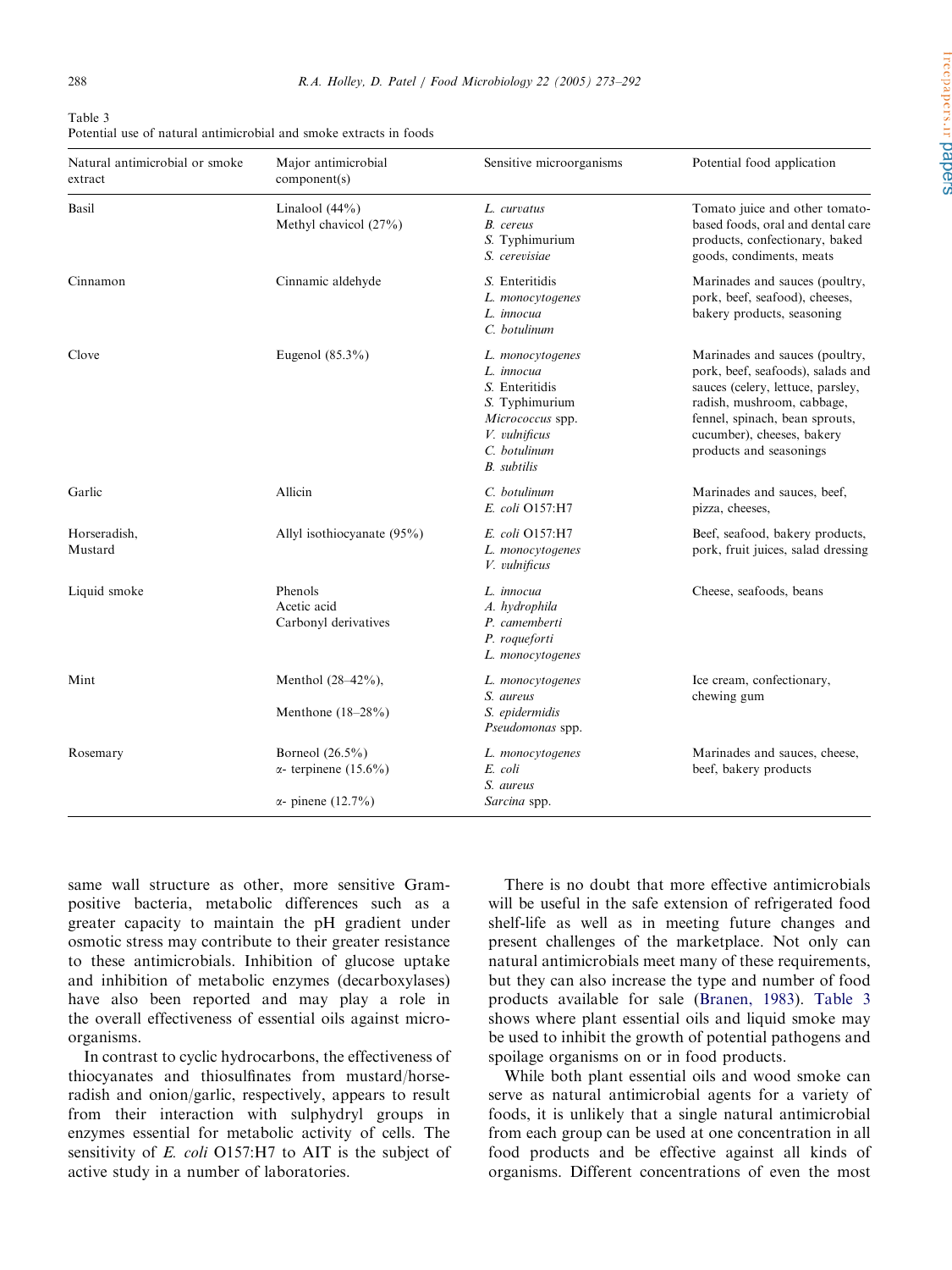<span id="page-16-0"></span>potent compounds are required in different food products to show desirable antimicrobial activity. The optimum concentration will depend on the type and number of problematic bacteria, as well as the type of food and food storage temperature. If these natural antimicrobials are used above certain concentrations, they may create flavour or other organoleptic problems in foods. However, these effects can be moderated to some extent through the judicious assessment of flavour compatibility of the antimicrobial with specific food uses and the inclusion of ingredients such as vinegar, salt or sugar to soften flavour notes. Essential oils and liquid smoke ingredients can be good sources of potent natural antimicrobial agents for foods, but further research is required to optimize their stability in food products and better understand their key mechanism of antimicrobial action.

### 5. Future work

There is a need to better understand how essential oil components and other natural antimicrobials interact with cells to cause bacteriostatic or bactericidal effects. It should be determined whether changes in membrane permeability are primary effects or are a consequence of: direct effects on the energy (ATP) generation system; inhibition of substrate uptake or utilization; or inhibition of enzymatic reactions critical to maintenance of cellular viability and normal metabolism.

Work needs to be undertaken to understand reasons for the generally greater resistance of pseudomonads to essential oil components and, among the Gram-positives, why LAB are more resistant. Experimental systems are available where these organisms show sensitivity and tests could be used to develop new approaches for increasing the sensitivity of these and other more troublesome organisms in foods by taking advantage of synergies among the antimicrobials.

Use of groups of natural antimicrobials with small differences in molecular structure has proven to be a valuable approach in understanding the molecular basis for component antimicrobial activity. Further work along these lines should allow better understanding of the basis for microbial species resistance or sensitivity.

Newly developed smoke products in lipid matrices contain a lower proportion of organic acids than the aqueous-based products and may prove to be less antimicrobial. Comparative inhibitory studies in food products using these materials are yet to be published.

# Acknowledgements

The authors thank Alex Gill for revision of material on eugenol and cinnamaldehyde action against L. monocytogenes and Lb. sakei, and Michael Peirson for critically reading the manuscript.

### References

- Aligiannis, N., Kalpoutzakis, E., Mitaku, S., Chinou, I.B., 2001. Composition and antimicrobial activity of the essential oils of two Origanum species. J. Agric. Food Chem. 49, 4168–4170.
- Alzoreky, N.S., Nakahara, K., 2002. Antimicrobial activity of extracts from some edible plants commonly consumed in Asia. Int. J. Food Microbiol. 80, 223–230.
- Amvam Zollo, P.H., Biyiti, L., Tchoumbougnang, F., Menut, C., Lamaty, G., Bouchet, P.H., 1998. Aromatic plants of tropical Central Africa. Part XXXII. Chemical composition and antifungal activity of thirteen essential oils from aromatic plants of Cameroon. Flav. Frag. J. 13, 107–114.
- Annuk, H., Hirmo, S., Turi, E., Mikelsaar, M., Arak, E., Wadstrom, T., 1999. Effect on cell surface hydrophobicity and susceptibility of Helicobacter pylori to medicinal plant extracts. FEMS Microbiol. Lett. 172, 41–45.
- Bagamboula, C.F., Uyttendaele, M., Debevere, J., 2003. Antimicrobial effect of spices and herbs on Shigella sonnei and Shigella flexneri. J. Food Protect. 66, 668–673.
- Bendicho, S., Barbosa-Canovas, G.V., Martin, O., 2002. Milk processing by high intensity pulsed electric fields. Trends Food Sci. Technol. 13, 195–204.
- Beuchat, L.R., Golden, D.A., 1989. Antimicrobials occurring naturally in foods. Food Technol. 43 (1), 134–142.
- Blaszyk, M., Holley, R.A., 1998. Interaction of monolaurin, eugenol, and sodium citrate on growth of common meat spoilage and pathogenic organisms. Int. J. Food Microbiol. 39, 175–183.
- Branen, A.L., 1983. Introduction to use of antimicrobials. In: Davidson, P.M., Branen, A.L. (Eds.), Antimicrobials in Foods. Marcel Dekker, Inc., New York, NY, pp. 1–9.
- Brul, S., Coote, P., 1999. Preservative agents in foods. Mode of action and microbial resistance mechanisms. Int. J. Food Microbiol. 50,  $1 - 17$
- Butz, P., Tauscher, B., 2002. Emerging technologies: chemical aspects. Food Res. Int. 35, 279–284.
- Calderon-Miranda, M.L., Barbosa-Canovas, G.V., Swanson, B.G., 1999a. Inactivation of Listeria innocua in skim milk by pulsed electric fields and nisin. Int. J. Food Microbiol. 51, 19–30.
- Calderon-Miranda, M.L., Barbosa-Canovas, G.V., Swanson, B.G., 1999b. Inactivation of Listeria innocua in liquid whole egg by pulsed electric fields and nisin. Int. J. Food Microbiol. 51,  $7 - 17$
- Careaga, M., Fernandez, E., Dorantes, L., Mota, L., Jaramillo, M.E., Hernandez-Sanchez, Z.H., 2003. Antibacterial activity of Capsicum extract against Salmonella typhimurium and Pseudomonas aeruginosa inoculated in raw beef meat. Int. J. Food Microbiol. 83, 331–335.
- Cerrutti, P., Alzamora, S.M., 1996. Inhibitory effects of vanillin on some food spoilage yeasts in laboratory media and fruit purees. Int. J. Food Microbiol. 29, 379–386.
- Chao, S.C., Young, G.D., Oberg, C.J., 2000. Screening of inhibitory activity of essential oils on selected bacteria, fungi, and viruses. J. Essent. Oil Res. 12, 639–649.
- Charai, M., Mosaddak, M., Faid, M., 1996. Chemical composition and antimicrobial activities of two aromatic plants: Origanum majorana L. and Origanum compactum benth. J. Essent. Oil Res. 8, 657–664.
- Cowan, M.M., 1999. Plant products as antimicrobial agents. Clin. Microbiol. Rev. 12 (4), 564–582.
- Cox, S.D., Mann, C.M., Markham, J.L., Bell, H.C., Gustafson, J.E., Warmington, T.R., Wyllie, S.G., 2000. The mode of antimicrobial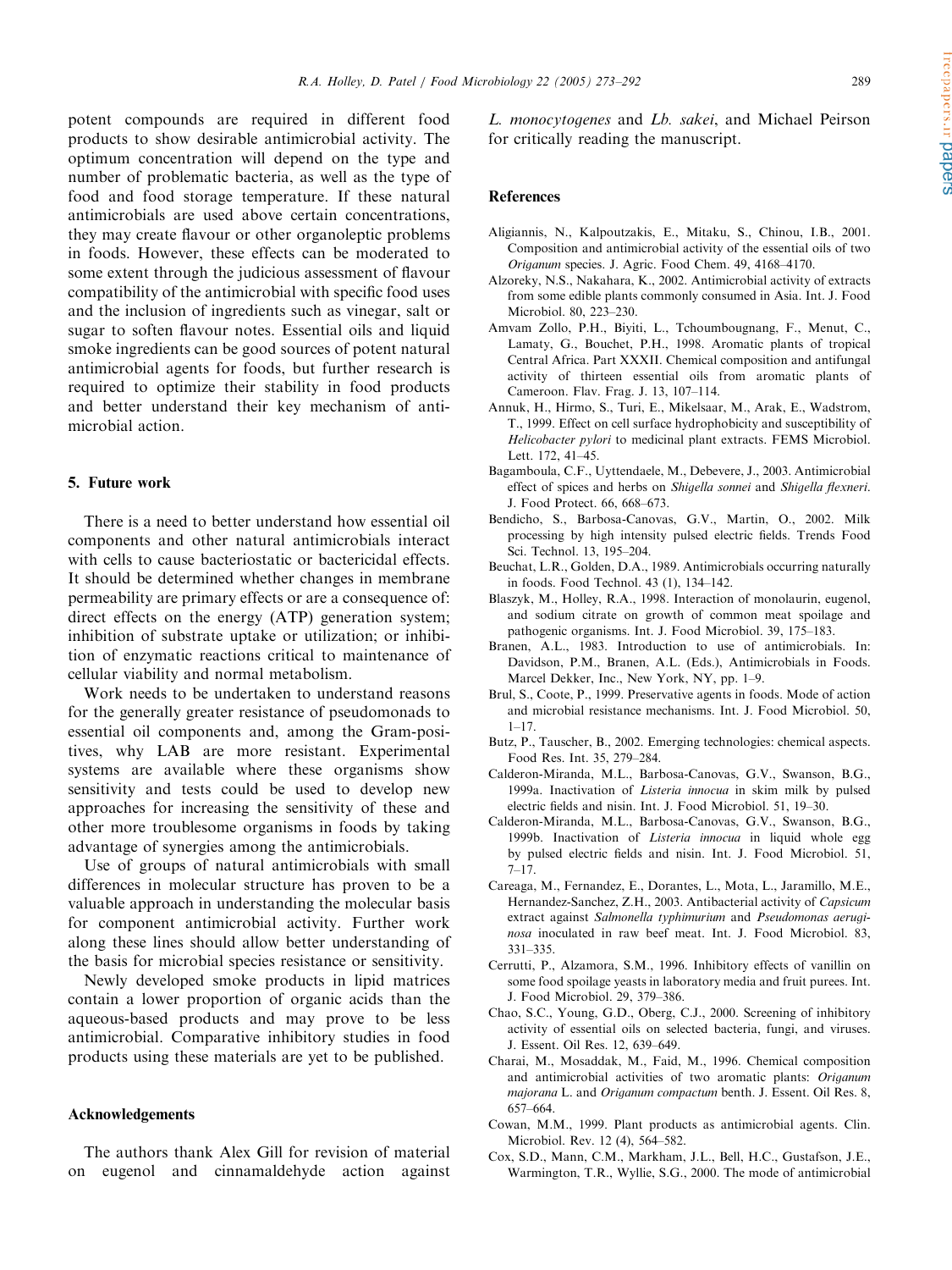<span id="page-17-0"></span>action of the essential oil of *Melaleuca alternafolia* (tea tree oil). J. Appl. Microbiol. 88, 170–175.

- Cressy, H.K., Jerrett, A.R., Osborne, C.M., Bremer, P.J., 2003. A novel method for the reduction of numbers of Listeria monocytogenes by freezing in combination with an essential oil in bacteriological medium. J. Food Protect. 66, 390–395.
- Cserhalmi, Zs., Vidacs, I., Beczner, J., Czukor, B., 2002. Inactivation of Saccharomyces cerevisiae and Bacillus cereus by pulsed electric fields technology. Innov. Food Sci. Emer. Technol. 3, 41–45.
- Daferera, D.J., Ziogas, B.N., Polissiou, M.G., 2000. GC-MS analysis of essential oils from some Greek aromatic plants and their fungitoxicity on Penicillium digitatum. J. Agric. Food Chem. 48, 2576–2581.
- Davidson, P.M., Harrison, M.A., 2002. Resistance and adaptation to food antimicrobials, sanitizers, and other process controls. Food Technol. 56 (11), 69–78.
- Davidson, P.M., Naidu, A.S., 2000. Phyto-Phenols. In: Naidu, A.S. (Ed.), Natural Food Antimicrobial Systems. CRC Press, Boca Raton, FL, pp. 265–294.
- Deans, S.G., Ritchie, G., 1987. Antimicrobial properties of plant essential oils. Int. J. Food Microbiol. 5, 165–180.
- Deans, S.G., Noble, R.C., Hiltunen, R., Wuryani, W., Penzes, L.G., 1995. Antimicrobial and antioxidant properties of Syzygium aromaticum (L.) Merr. & Perry: impact upon bacteria, fungi and fatty acid levels in ageing mice. Flav. Frag. J. 10, 323–328.
- Dekker, K.J., 2003. Where there's smoke, there's fire. Food product design. Available at [http://www.foodproductdesign.com/archive/](http://www.foodproductdesign.com/archive/2003/07.03AP.html.accessed) [2003/07.03AP.html.accessed](http://www.foodproductdesign.com/archive/2003/07.03AP.html.accessed) Dec. 17, 2003.
- Delaquis, P.J., Mazza, G., 1995. Antimicrobial properties of isothiocyanates in food preservation. Food Technol. 49 (11), 73–84.
- Delaquis, P.J., Stanich, K., Girard, B., Mazza, G., 2002. Antimicrobial activity of individual and mixed fractions of dill, cilantro, coriander and eucalyptus essential oils. Int. J. Food Microbiol. 74, 101–109.
- Dickens, J.A., Berrang, M.E., Cox, N.A., 2000. Efficacy of an herbal extract on the microbiological quality of broiler carcasses during a simulated chill. Poult. Sci. 79, 1200–1203.
- Donnelly, L.S., Zieler, G.R., Acton, J.C., 1982. Effect of liquid smoke in the growth of lactic acid starter cultures used to manufacture fermented sausage. J. Food Sci. 47, 2074–2075.
- Dorman, H.J.D., Deans, S.G., 2000. Antimicrobial agents from plants: antibacterial activity of plant volatile oils. J. Appl. Microbiol. 88, 308–316.
- Eliot-Godereaux, S., Zuber, F., Goullieux, A., 2001. Processing and stabilisation of cauliflower by ohmic heating technology. Innov. Food Sci. Emer. Technol. 2, 278–279.
- El-Khateib, T., Abd El-Rahman, H., 1987. Effect of garlic and Lactobacillus plantarum on growth of Salmonella typhimurium in Egyptian fresh sausage and beef burger. J. Food Protect. 50, 310–311.
- Faith, N.G., Yousef, A.E., Luchansky, J.B., 1992. Inhibition of Listeria monocytogenes by liquid smoke and isoeugenol, a phenolic component found in smoke. J. Food Safety 12, 303–314.
- Farag, R.S., Daw, Z.Y., Hewed, F.M., El-Baroty, G.S.A., 1989. Antimicrobial activity of some Egyptian spice oils. J. Food Protect. 52, 665–667.
- Fernanda San Martin, M., Harte, F.M., Lelieveld, H., Barbosa-Canovas, G.V., Swanson, B.G., 2001. Inactivation effect of an 18-T pulsed magnetic field combined with other technologies on E. coli. Innov. Food Sci. Emer. Technol. 2, 273–277.
- Filtenborg, O., Frisvad, J.C., Thrane, U., 1996. Moulds in food spoilage. Int. J. Food Microbiol. 33, 85–102.
- Firouzi, R., Azadbakht, M., Nabinedjad, A., 1998. Anti-listerial activity of essential oils of some plants. J. Appl. Anim. Res. 14, 75–80.
- Fitzgerald, D.J., Stratford, M., Narbad, A., 2003. Analysis of the inhibition of food spoilage yeasts by vanillin. Int. J. Food Microbiol. 86, 113–122.
- Friedman, M., Henika, P.R., Mandrell, R.E., 2002. Bactericidal activities of plant essential oils and some of their constituents against Campylobacter jejuni, E. coli, Listeria monocytogenes and Salmonella typhimurium. J. Food Protect. 65, 1545–1560.
- Galindo-Cuspinera, V., Westhoff, D.C., Rankin, S.A., 2003. Antimicrobial properties of commercial annatto extracts against selected pathogenic, lactic acid, and spoilage organisms. J. Food Protect. 66, 1074–1078.
- Gill, A.O., Holley, R.A., 2003. Nature of E. coli O157:H7, L. monocytogenes and *Lactobacillus sakei* inhibition by eugenol, cinnamaldehyde and sodium lactate. Int. Assoc. Food Protect., Annual Meet., New Orleans. PO156 Abstract Book, P 113.
- Gill, A.O., Delaquis, P.J., Russo, P., Holley, R.A., 2002. Evaluation of antilisterial action of cilantro oil on vacuum packed ham. Int. J. Food Microbiol. 73, 83–92.
- Gotoh, N., Tanaka, S., Nishino, T., 1989. Supersusceptibility to hydrophobic antimicrobial agents and cell surface hydrophobicity in Branhamella catarrhalis. FEMS Microbiol. Lett. 59, 211–214.
- Griffin, S.G., Wyllie, S.G., Markham, J.L., Leach, D.N., 1999. The role of structure and molecular properties of terpenoids in determining their antimicrobial activity. Flav. Frag. J. 14, 322–332.
- Hammer, K.A., Carson, C.F., Riley, T.V., 1999. Antimicrobial activity of essential oils and their plant extracts. J. Appl. Microbiol. 86, 985–990.
- Han, J.H., 2000. Antimicrobial food packaging. Food Technol. 54 (3), 56–65.
- Han, J.H., 2003. Antimicrobial food packaging. In: Ahvenainen, R. (Ed.), Novel Food Packaging Technologies. CRC Press, Boca Raton, FL, pp. 50–70.
- Hao, Y.Y., Brackett, R.E., Doyle, M.P., 1998a. Inhibition of Listeria monocytogenes and Aeromonas hydrophila by plant extracts in refrigerated beef. J. Food Protect. 61, 307–312.
- Hao, Y.Y., Brackett, R.E., Doyle, M.P., 1998b. Efficacy of plant extracts in inhibiting Aeromonas hydrophila and Listeria monocytogenes in refrigerated cooked poultry. Food Microbiol. 15, 367–378.
- Harpaz, S., Glatman, L., Drabkin, V., Gelman, A., 2003. Effects of herbal essential oils used to extend the shelf-life of freshwater reared Asian sea bass (Lates calcarifer). J. Food Protect. 66, 410–417.
- Hasegawa, N., Matsumoto, Y., Hoshino, A., Iwashita, K., 1999. Comparison of effects of Wasaba japonica and allyl isothiocyanate on the growth of four strains of  $V$ . parahaemolyticus in lean and fatty tuna meat suspensions. Int. J. Food Microbiol. 49, 27–34.
- Heiszler, M.G., Kraft, A.A., Rey, C.R., Rust, R.E., 1972. Effect of time and temperature of smoking on microorganisms on frankfurters. J. Food Sci. 37, 845–849.
- Helander, I.M., Alakomi, H.-L., Latva-Kala, K., Mattila-Sandholm, T., Pol, I., Smid, E.J., Gorris, L.G.M., Wright, A.V., 1998. Characterization of the action of selected essential oil components on Gram-negative bacteria. J. Agric. Food Chem. 46, 3590–3595.
- Himelbloom, B.H., Crapo, C.A., 1998. Factors influencing the microbial quality of cold-smoked salmon strips. J. Food Sci. 53, 356–358.
- Iscan, G., Kirimer, N., Kurkcuoglu, M., Husnu CanBaser, K., Demirci, F., 2002. Antimicrobial screening of Mentha piperita essential oils. J. Agric. Food Chem. 50, 3943–3946.
- Karapinar, M., Aktug, S.E., 1987. Inhibition of foodborne pathogens by thymol, eugenol, menthol and anethole. Int. J. Food Microbiol. 4, 161–166.
- Karatazas, A.K., Smid, E.J., Kets, E.P.W., 1999. Combined action of carvone and mild heat treatment on Listeria monocytogenes. In: Tuitelaars, A.C.J., Samson, R.A., Rombouts, F.M., Notermans, N. (Eds.), Food Microbiology and Food Safety Into the Next Millennium. Proceedings of the 17th International Conference,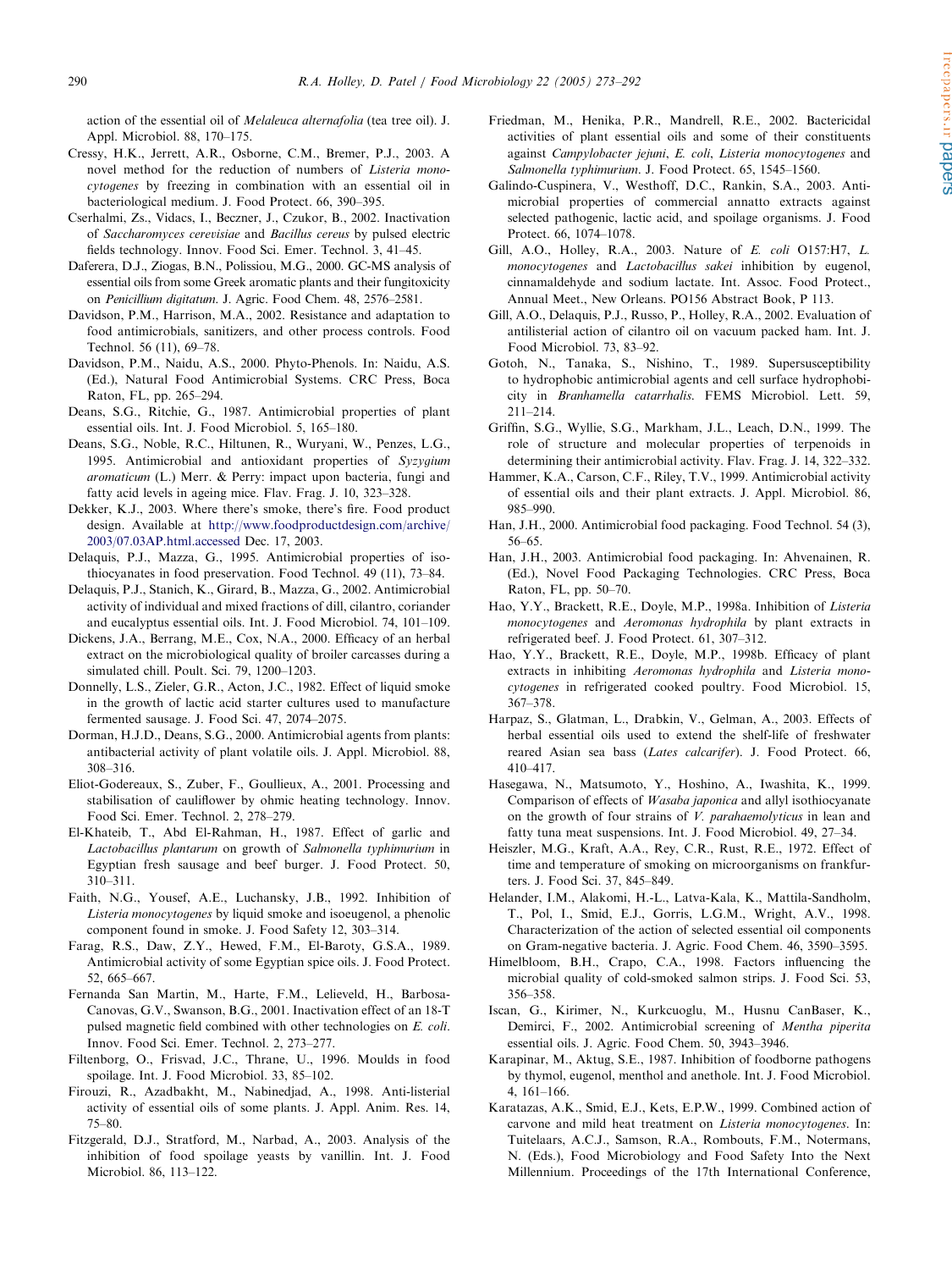<span id="page-18-0"></span>Cottee. Food Microbiology and Hygiene. Veldhoven, Wageningen, Netherlands, pp. 257–259.

- Kim, J., Marshall, M.R., Wei, C., 1995a. Antimicrobial activity of some essential oil components against five food borne pathogens. J. Agric. Food Chem. 43, 2839–2845.
- Kim, J.M., Marshall, M.R., Cornell, J.A., Preston, L.F., Wei, C.I., 1995b. Antibacterial activity of carvacrol, citral and geraniol against Salmonella typhimurium in culture medium and on fish cubes. J. Food Sci. 60, 1364–1368.
- Kim, H.Y., Lee, Y.J., Hong, K.-H., Kwon, Y.-K., Sim, K.-C., Lee, J.-Y., Cho, H.-Y., Kim, I.-S., Han, S.-B., Lee, C.-W., Shin, I.-S., Cho, J.S., 2001. Isolation of antimicrobial substances from natural products and their preservative effects. Food Sci. Biotechnol. 10 (1), 59–71.
- Kivanc, M., Akgul, A., Dogan, A., 1991. Inhibitory and stimulatory effects of cumin, oregano and their essential oils on growth and acid production of Lactobacillus plantarum and Leuconostoc mesenteroides. Int. J. Food Microbiol. 13, 81–86.
- Lachowicz, K.J., Jones, G.P., Briggs, D.R., Bienvenu, F.E., Wan, J., Wilcock, A., Coventry, M.J., 1998. The synergistic preservative effects of the essential oils of sweet basil (Ocimum basilicum L.) against acid-tolerant food microflora. Lett. Appl. Microbiol. 26, 209–214.
- Lado, B.H., Yousef, A.E., 2002. Alternative food-preservation technologies: efficacy and mechanisms. Microbes Infect 4, 433–440.
- Lambert, R.J.W., Skandamis, P.N., Coote, P.J., Nychas, G.-J.E., 2001. A study of the minimum inhibitory concentration and mode of action of oregano essential oil, thymol and carvacrol. J. Appl. Microbiol. 91, 453–462.
- Leistner, L., 2000. Basic aspects of food preservation by hurdle technology. Int. J. Food Microbiol. 55, 181–186.
- Lemay, M.-J., Choquette, J., Delaquis, P.J., Gariepy, C., Rodrigue, N., Saucier, L., 2002. Antimicrobial effect of natural preservatives in a cooked and acidified chicken meat model. Int. J. Food Microbiol. 78, 217–226.
- Lis-Balchin, M., Buchbauer, G., Hirtenlehner, T., Resch, M., 1998a. Antimicrobial activity of Pelargonium essential oils added to a quiche filling as a model food system. Lett. Appl. Microbiol. 27, 207–210.
- Lis-Balchin, M., Deans, S.G., Eaglesham, E., 1998b. Relationship between bioactivity and chemical composition of commercial essential oils. Flav. Frag. J. 13, 98–104.
- Lopez-Malo, A., Alzamora, S.M., Palou, E., 2002. Aspergillus flavus dose-response curves to selected natural and synthetic antimicrobials. Int. J. Food Microbiol. 73, 213–218.
- Lucchini, J.J., Core, J., Cremieux, A., 1990. Antibacterial activity of phenolic compounds and aromatic alcohols. Res. Microbiol. 141, 499–510.
- Mainville, I., Montpetit, D., Durand, N., Farnworth, E.R., 2001. Deactivating the bacteria and yeast in kefir using heat treatment, irradiation and high pressure. Int. Dairy J. 11, 45–49.
- Mangena, T., Muyima, N.Y.O., 1999. Comparative evaluation of the antimicrobial activities of essential oils of Artemisia afra, Pteronia incana and Rosemarinus officinalis on selected bacteria and yeast strains. Lett. Appl. Microbiol. 28, 291–296.
- Mann, C.M., Markham, J.L., 1998. A new method for determining the minimum inhibitory concentration of essential oils. J. Appl. Microbiol. 84, 538–544.
- Marino, M., Bersani, C., Comi, G., 1999. Antimicrobial activity of the essential oils of Thymus vulgaris L. measured using a bioimpedometric method. J. Food Protect. 62, 1017–1023.
- Marino, M., Bersani, C., Comi, G., 2001. Impedance measurement to study antimicrobial activity of essential oils from Lamiaceae and Compositae. Int. J. Food Microbiol. 67, 187–195.
- Meng, J., Doyle, M.P., 1998. Emerging and evolving microbial foodborne pathogens. Bull. Inst. Pasteur 96, 151–164.
- Messina, M.C., Ahmad, H.A., Marchello, J.A., Gerba, C.P., Paquette, M.W., 1988. The effect of liquid smoke on Listeria monocytogenes. J. Food Protect. 51, 629–631.
- Moleyar, V., Narasimham, P., 1992. Antimicrobial activity of essential oil components. Int. J. Food Microbiol. 16, 337–342.
- Moore, J.E., Wilson, T.S., Wareing, D.R.A., Humphrey, T.J., Murphy, P.G., 2002. Prevalence of thermophilic Campylobacter spp. in ready-to-eat foods and raw poultry in Northern Ireland. J. Food Protect. 65, 1326–1328.
- Muthukumarasamy, P., Han, J.H., Holley, R.A., 2003. Bactericidal effects of Lactobacillus reuteri and allyl isothiocyanate on E. coli O157:H7 in refrigerated ground beef. J. Food Protect. 66, 2038–2044.
- Nadarajah, D. Han. J.H., Holley, R.A., 2002. Use of allyl isothiocyanate to reduce  $E.$  coli O157:H7 in packaged ground beef patties. Inst. Food Technol. Annual Meet., Abstract # 100B-15. Anaheim, CA.
- Naidu, A.S., 2000. Natural Food Antimicrobial Systems. CRC Press, Boca Raton, FL 818pp.
- Niedziela, J.C., Macrae, M., Ogoden, I.D., Nesvadba, P., 1998. Control of Listeria monocytogenes in salmon; antimicrobial effect from salting, smoking and specific smoke compounds. Lebensm. Wiss. u-Technol. 31, 155–161.
- Nielsen, P.V., Rios, R., 2000. Inhibition of fungal growth on bread by volatile components from spices and herbs, and their possible application in active packaging, with special emphasis on mustard essential oil. Int. J. Food Microbiol. 60, 219–229.
- Nilsson, L., Gram, L., Huss, H.H., 1999. Growth control of Listeria monocytogenes on cold-smoked salmon using a competitive lactic acid bacteria flora. J. Food Protect. 62, 336–342.
- Oh, D., Marshall, D.L., 1992. Effect of pH on the minimum inhibitory concentration of monolaurin against Listeria monocytogenes. J. Food Protect. 55, 449–450.
- Ouattara, B., Simard, R.E., Piette, G., Begin, A., Holley, R.A., 2000. Inhibition of surface spoilage bacteria in processed meats by application of antimicrobial films prepared with chitosan. Int. J. Food Microbiol. 62, 139–148.
- Packiyasothy, E.V., Kyle, S., 2002. Antimicrobial properties of some herb essential oils. Food Australia 54 (9), 384–387.
- Pandit, V.A., Shelef, L.A., 1994. Sensitivity of Listeria monocytogenes to rosemary (Rosemarinus officinalis L.). Food Microbiol. 11, 57–63.
- Park, S.F., 2002. The physiology of *Campylobacter* species and its relevance to their role as foodborne pathogens. Int. J. Food Microbiol. 74, 177–188.
- Poysky, F.T., Paranjapye, R.N., Peterson, M.E., Pelroy, G.A., Guttman, A.E., Eklund, M.W., 1997. Inactivation of Listeria monocytogenes on hot-smoked salmon by interaction of heat and smoke or liquid smoke. J. Food Protect. 60, 649–654.
- Pszczola, D.E., 1995. Tour highlights production and uses of smokebased flavors. Food Technol. 49 (1), 70–74.
- Rauha, J.-P., Remes, S., Heinonen, M., Hopia, A., Kahkonen, M., Kujala, T., Pihlaja, K., Vuorela, H., Vuorela, P., 2000. Antimicrobial effects of Finnish plant extracts containing flavonoids and other phenolic compounds. Int. J. Food Microbiol. 56, 3–12.
- Razavi-Rohani, S.M., Griffiths, M.W., 1994. The effect of mono and polyglycerol laurate on spoilage and pathogenic bacteria associated with foods. J. Food Safety 14, 131–151.
- Rocourt, J., BenEmbarek, P., Toyofuku, H., Schlundt, J., 2003. Quantitative risk assessment of Listeria monocytogenes in ready-toeat foods: the FAO/WHO approach. FEMS Immunol. Med. Microbiol. 35, 263–267.
- Rozgonyi, F., Szitha, K.R., Ljungh, A., Baloda, S.B., Hjetren, S., Wardstrom, T., 1985. Improvement of the salt aggregation test to study bacterial cell-surface hydrophobicity. FEMS Microbiol. Lett. 30, 131–138.

rreepapers.ir

papers